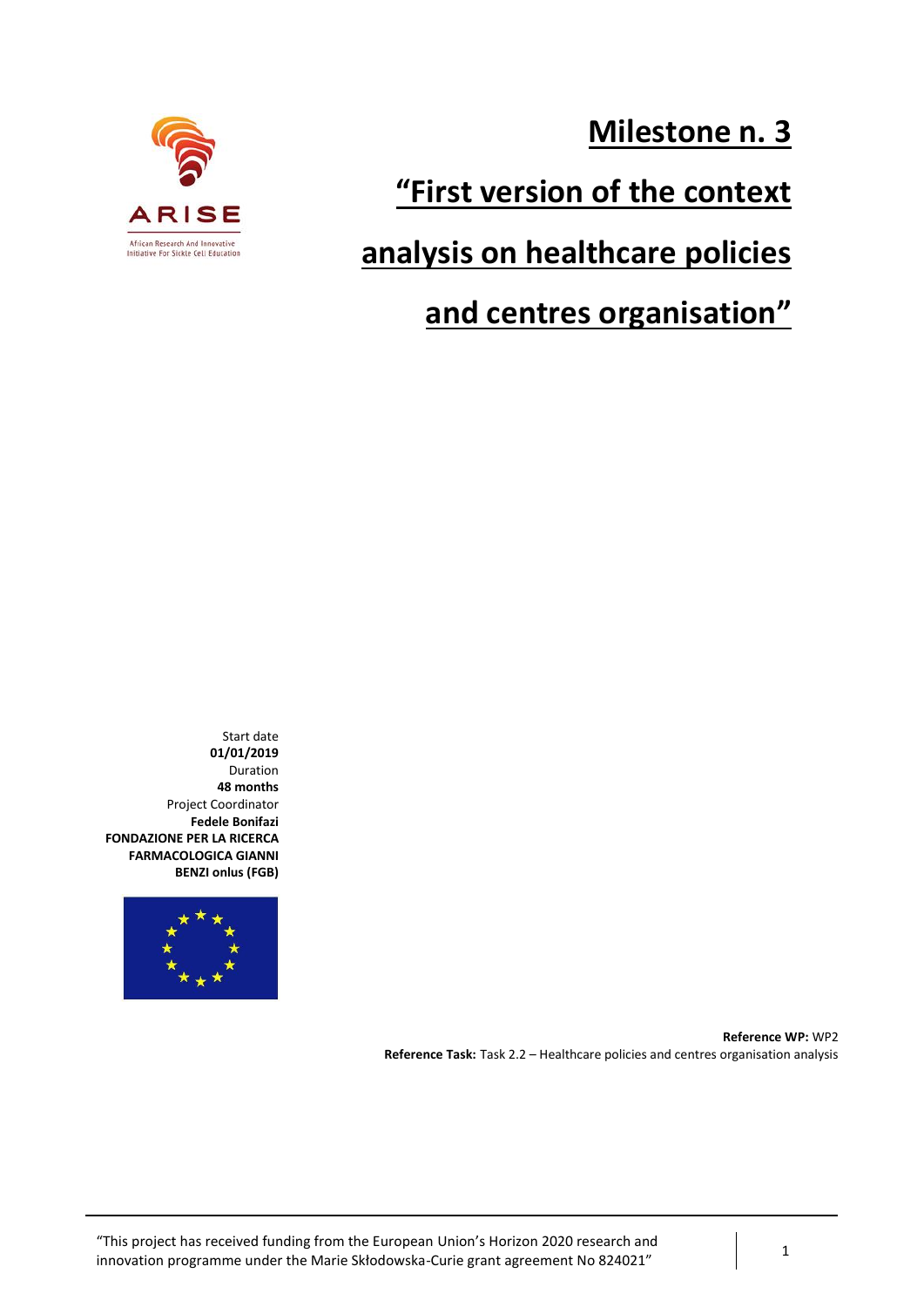



# Index

<span id="page-1-0"></span>

| 2. |        |  |
|----|--------|--|
|    | 2.1.   |  |
|    | 2.1.1. |  |
|    | 2.1.2. |  |
|    | 2.1.3. |  |
| 3. |        |  |
|    |        |  |
|    |        |  |
|    | 5.1.   |  |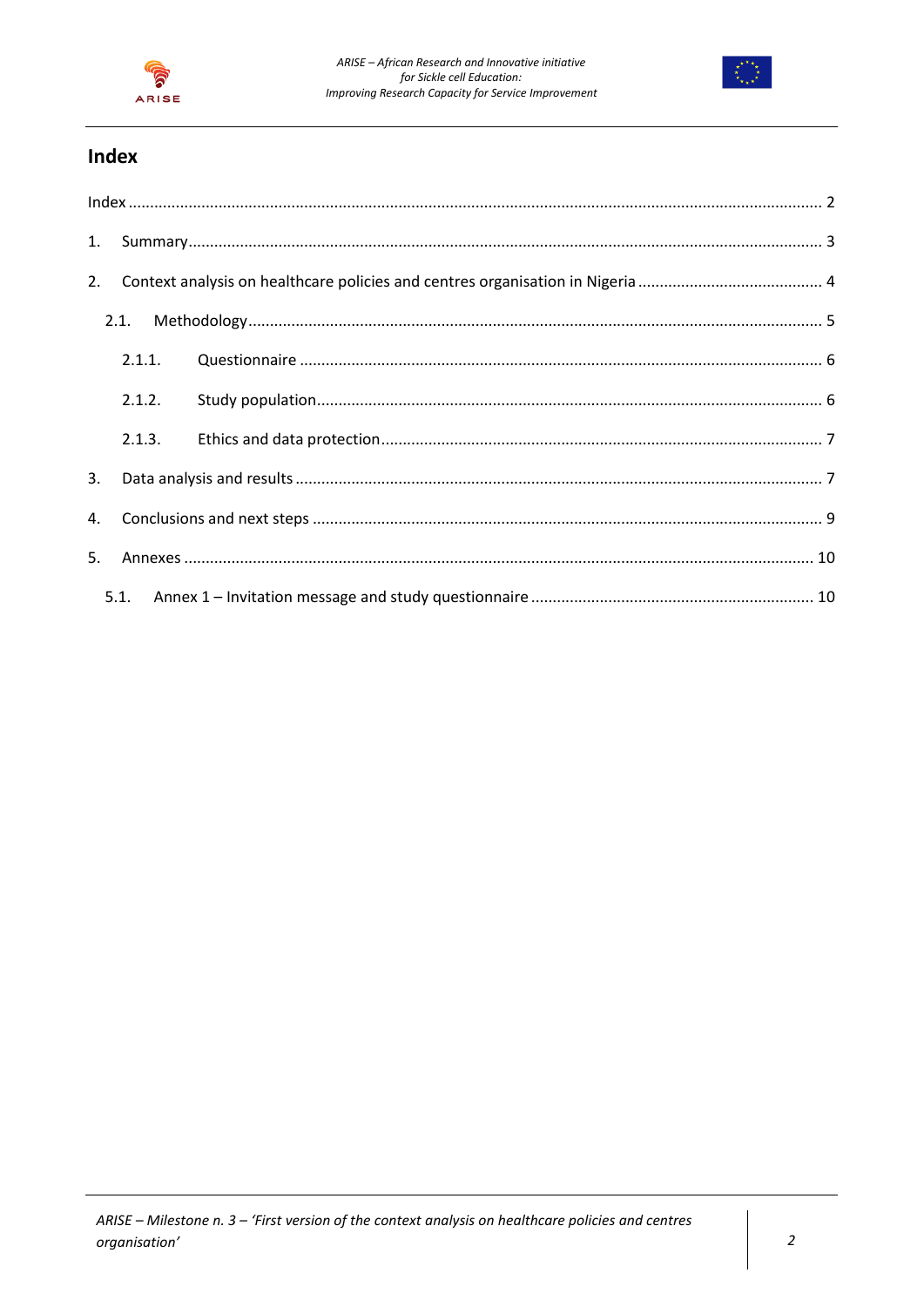



# <span id="page-2-0"></span>**1. Summary**

This report describes the preliminary results from the context analysis on healthcare policies and centres organisation performed within the ARISE task 2.2 "Healthcare policies and centres organisation analysis". A cross-sectional, web-based pilot survey was designed to map and assess the organisation of selected Nigerian clinical centres managing Sickle Cell Disease (SCD) patients.

Reference persons for each centre were invited to join an electronic survey aimed to collect information such as:

- General information (no. beds, staff, yearly admissions, etc.)
- Availability of clinical, diagnostic and laboratory services

Moreover, information related to the SCD management, screening and prevention were collected and mapped (e.g. presence of patient registries, types of treatments available, relevant medical facilities available, adoption of national guidelines and the provision of genetic counselling).

This is geared towards the collection of data to support the implementation of the management of SCD patients including of a Newborn screening (NBS) program in Nigeria.

The study was conducted in collaboration with the Nigerian researchers carrying out their secondments at Fondazione per la Ricerca Farmacologica Gianni Benzi Onlus (FGB) that leads this task. This study was designed as a pilot to be extended, during the project, to the whole Nigerian country, Kenya and Lebanon. The collection of data will continue until the end of the project with the aim to obtain the full maps of the 3 countries. Therefore, this report will be amended as additional data become available.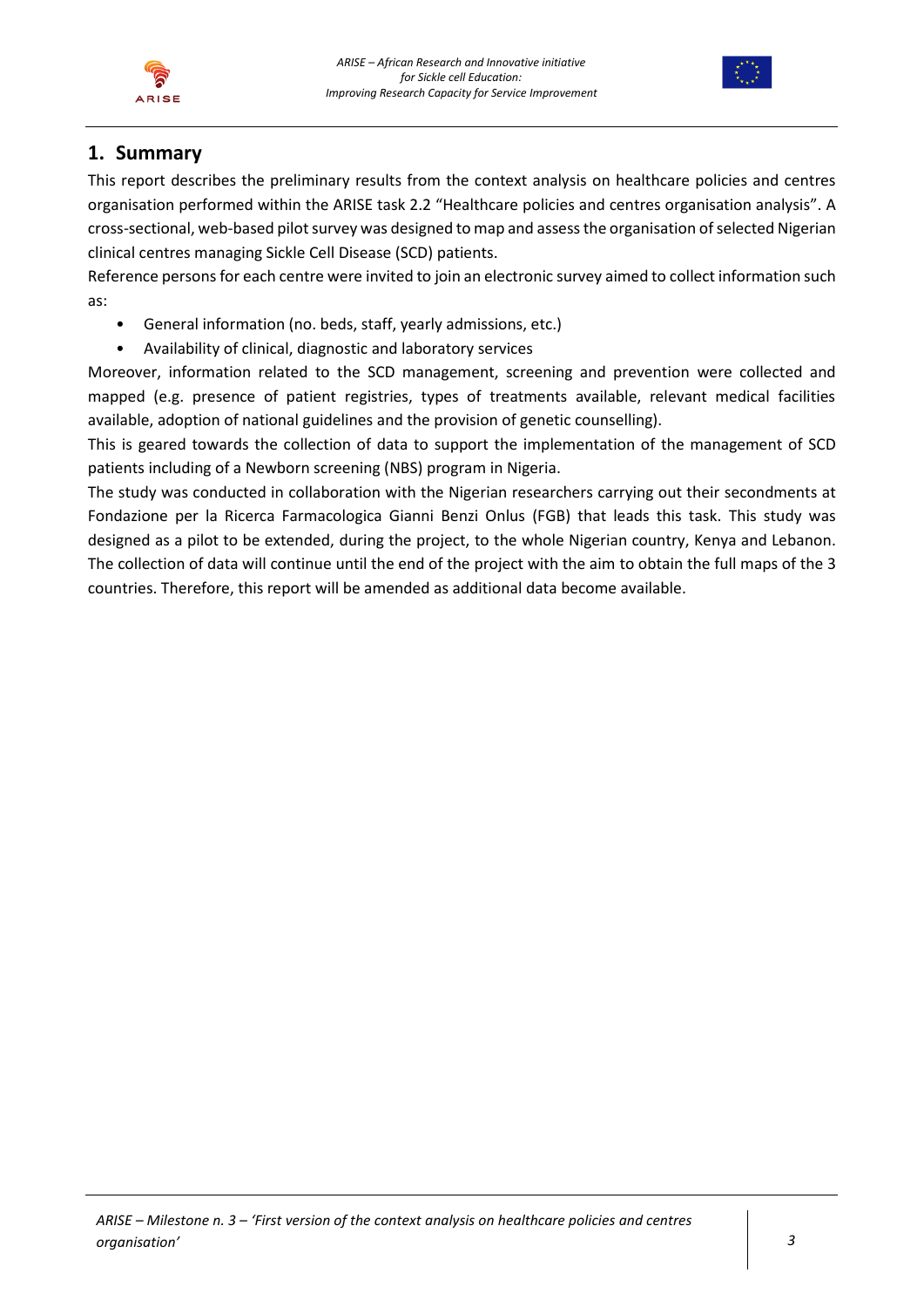



# <span id="page-3-0"></span>**2. Context analysis on healthcare policies and centres organisation in Nigeria**

The ARISE task 2.2 "Healthcare policies and centres organisation analysis" aims to map and assess the organisation of centres managing SCD patients in order to support the implementation of the management of SCD patients including of a Newborn screening (NBS) program in Nigeria, Kenya and Lebanon.

To this end, a cross-sectional, web-based pilot study was designed to map and assess the organisation of selected Nigerian clinical centres managing SCD patients.

The study was conducted in collaboration with the researchers, Ashel Dache Sunday, from Barau Dikko Teaching Hospital (BDTH) and Aliyu Mande from Ahmadu Bello University Teaching Hospital (ABUTH), carrying out their secondments at Fondazione per la Ricerca Farmacologica Gianni Benzi Onlus (FGB) that leads this task. This study was designed as a pilot study to be extended, during the project, to the whole Nigerian country, Kenya and Lebanon.

Lack of data and government/policy makers commitment have greatly affected NBS implementation in African countries, so the data gathered will help in identifying gaps and best way to implement NBS in Nigeria. As shown from other programs, publicly funded data becomes publicly assessed, usable and reusable<sup>1</sup>, for successful implementation of NBS program in Africa, nutrition and nutrition education needs to be integrated. So, this will be captured by this study and included in the research as appropriate. As stated by the World Health Organisation (WHO), the burden of SCD in sub Saharan Africa is increasing with the increase in population<sup>2</sup>. This has major public health and socioeconomic implications.

<span id="page-3-2"></span><span id="page-3-1"></span>In order to reduce the burden of SCD, the Nigerian Federal Ministry of Health released in 2014 the "National Guideline for the Control and Management of Sickle Cell Disease<sup>"3</sup>. The publication of this guideline shows the government's continuous commitment to guarantee appropriate clinical interventions for patients suffering from SCD in all the healthcare facilities nationwide.

Despite interest in SCD, including commitment from some African First Ladies and the adoption of a United Nations (UN) resolution recognizing SCD as a public health problem, the investment in SCD prevention and management using effective primary prevention measures remains inadequate. For a successful SCD NBS, the WHO has stated several guiding principles which include country ownership (which includes having a national guideline), leadership fairness and community participation to own the program in the implementation of the regional strategy. Effective, cost effective and accessible care for SCD should be made available especially fo[r](#page-3-1) rural dwellers and the poor<sup>2</sup>.

Also integrated and evidence-based interventions and prevention focused population-based approach should be followed for a step by step implementation of priority intervention as part of the national health plan. Partnership, team building, coordination, strengthening health systems, cultural sensitivity and

<sup>&</sup>lt;sup>1</sup> Lewis Hsu, Obiageli E. Nnodu, Biobele J. Brown et al. White Paper: Pathways to Progress in Newborn Screening for Sickle Cell Disease in Sub-Saharan Africa. J Trop Dis Public Health. 2018;6(2):260.

<sup>&</sup>lt;sup>2</sup> World Health Organisation. Sickle cell disease: A strategy for the WHO African Region.Malabo, EquitarialGiunea. 2010. Available from: [https://apps.who.int/iris/bitstream/handle/10665/1682/AFR-RC60-](https://apps.who.int/iris/bitstream/handle/10665/1682/AFR-RC60-8.pdf?sequence=1&isAllowed=y) [8.pdf?sequence=1&isAllowed=y](https://apps.who.int/iris/bitstream/handle/10665/1682/AFR-RC60-8.pdf?sequence=1&isAllowed=y) (last access 18/02/2020)

<sup>&</sup>lt;sup>3</sup> Federal Ministry of Health. National Guideline for the Control and Management of Sickle Cell Disease. 2014. Available from: [https://www.medbox.org/ng-guidelines-others/nigeria-national-guideline-for-the-control](https://www.medbox.org/ng-guidelines-others/nigeria-national-guideline-for-the-control-and-management-of-sickle-cell-disease/preview?q=)[and-management-of-sickle-cell-disease/preview?q=\(](https://www.medbox.org/ng-guidelines-others/nigeria-national-guideline-for-the-control-and-management-of-sickle-cell-disease/preview?q=)last access 18/02/2020)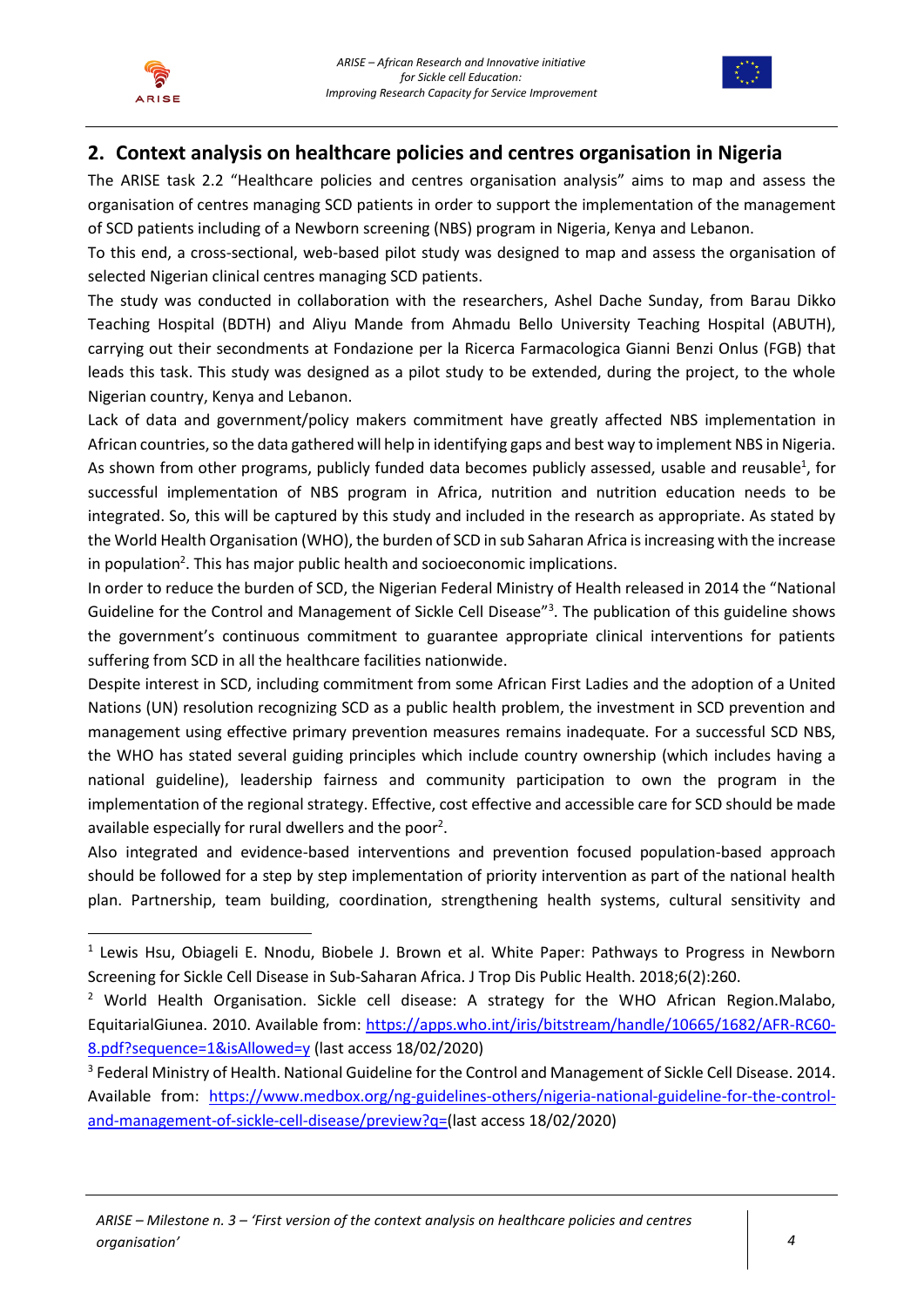



accountability are crucial to successfully implement the NBS program. In addition, advocacy, partnership, social impact and genetic counselling should be considered<sup>2</sup>[.](#page-3-1) A lot of pilot studies have been done in Africa on SCD, like in Tanzania for example. The main aim is to have a health policy which will aid in having a costeffective intervention. Grants have been assessed to pilot research on NBS, an example is the welcome trust project grant (nutrition and physiology in SCD), though grants are recommendable, but they are not sustainable.

The Nigerian healthcare system is organised according to the following structure:

| Federal government              |
|---------------------------------|
| (Federal Ministry of health)    |
|                                 |
| State government                |
| (State Ministry of health)      |
|                                 |
| Local government area (LGA)     |
| (Primary Healthcare Department) |
|                                 |
| Ward/Community                  |
| (Ward facilities)               |
|                                 |

At federal level, the Ministry has several departments specializing in different aspects of health care. In each State is appointed a commissioner of health. The State is divided into several Local Government Areas (LGAs) coordinated by a director; each LGA consists of different wards where a ward local person is appointed. LGAs are responsible for primary healthcare; the State Governments are responsible for providing secondary care while the Federal Government is responsible for policy development, regulation, overall stewardship and providing tertiary care.

The Nigerian healthcare system is organised according to tertiary, secondary and primary healthcare levels, described as follows:

- Tertiary facilities at national level (Teaching hospitals, federal medical centres, training centres, comprehensive health centres)
- Secondary facilities at State level (General hospitals, specialist hospitals, rural hospitals)
- Primary facilities at local level (Health centres, health clinics, Dispensary & health posts)

# <span id="page-4-0"></span>**2.1. Methodology**

A cross-sectional, web-based pilot study was designed, in collaboration with the ARISE Steering Committee, to map and assess the organisation of Nigerian clinical centres managing SCD patients.

Reference persons for each centre were invited to join an electronic survey aimed to collect information such as:

- General information (no. beds, staff, yearly admissions, etc.)
- Availability of clinical, diagnostic and laboratory services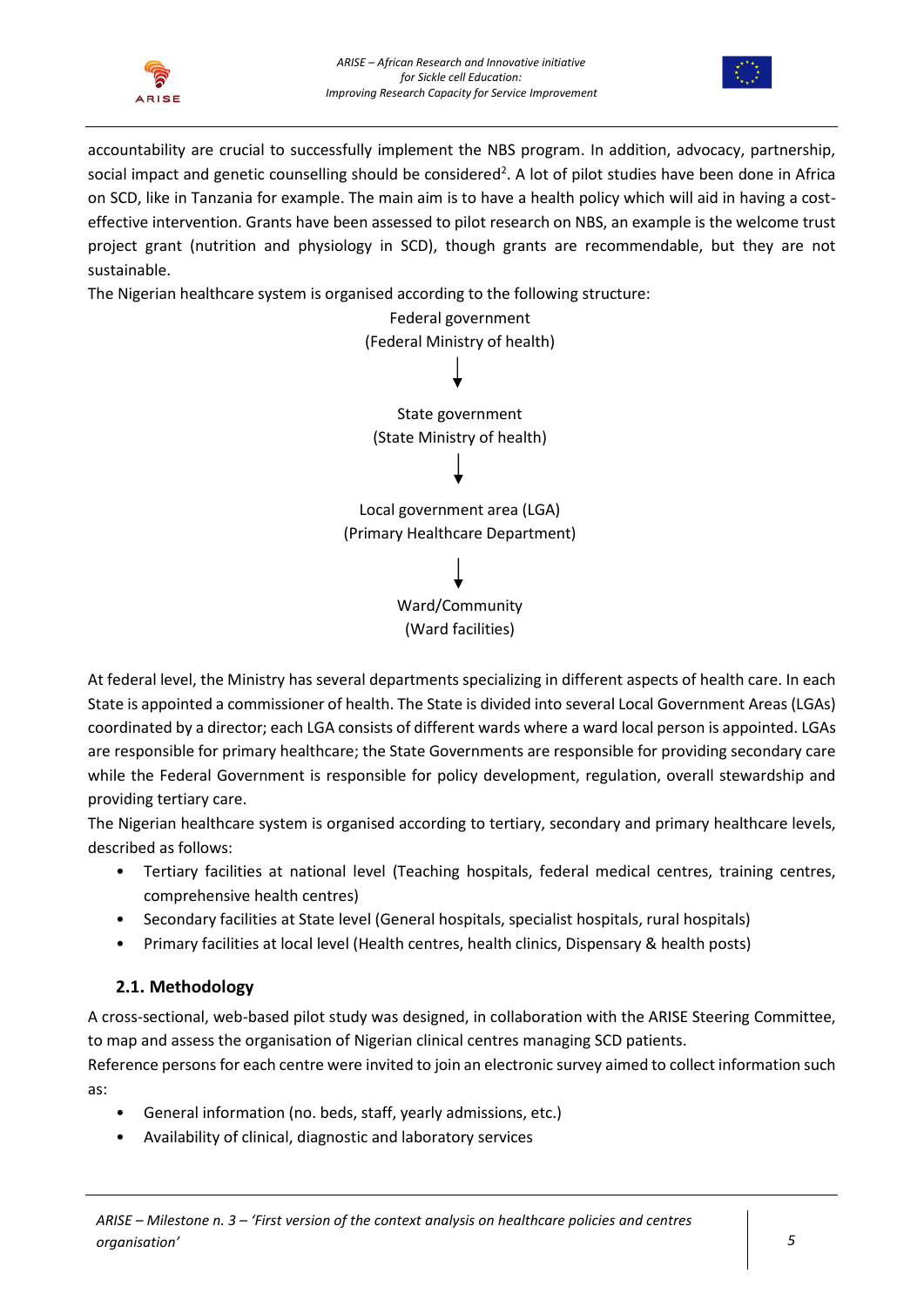



Moreover, information related to the SCD management, screening and prevention were collected and mapped (e.g. presence of patient registries, types of treatments available, relevant medical facilities available, adoption of national guidelines and the provision of genetic counselling).

## *2.1.1. Questionnaire*

<span id="page-5-0"></span>The questionnaire (Annex 1) was developed in English and adapted according to the National Guideline for the Control and Management of Sickle Cell Disease released by the Nigerian Federal Ministry of Health in 2014<sup>3</sup>[.](#page-3-2) It investigated facilities' features including SCD management, screening services, counselling and education. Administrative data were required in order to provide with relevant information on demographic gaps in care for patients with SCD in rural and urban settings. Either primary, secondary or tertiary health facilities managing SCD were included in the study. An online system (Limesurvey) was used to administer the questionnaires to the selected reference persons however a printed form was used as needed.

## *2.1.2. Study population*

<span id="page-5-1"></span>Clinical centres partners of the project or from direct contact with project partners was considered. Moreover, the following sources were consulted to identify additional reference centres:

- Lists of centres that participate in similar research, like the research on current SCD management practices in Nigeria conducted by Galadanci N et al. in 2014<sup>4</sup>
- Official guidelines or lists issued by the government authorities
- Identification of health facilities involved with SCD on the web

Sixteen clinical centres were selected from 5 Nigerian States namely Kaduna, Katsina and Federal Capital Territory - FTC Abuja, Lagos and Ilorin Kwara were assessed in this pilot phase (table 1).

The percentage of the States to be included will be increased by about 70% coverage of the Nigerian States in the next phase of the analysis.

| <b>NAME OF FACILITY</b>                          | <b>TYPE OF CLINIC</b>         |  |  |  |  |
|--------------------------------------------------|-------------------------------|--|--|--|--|
| Kaduna State                                     |                               |  |  |  |  |
| Ahmadu Bello Teaching Hospital Zaria             | <b>Adults and Paediatrics</b> |  |  |  |  |
| Barau Dikko Teaching Hospital Kaduna             | <b>Adults and Paediatrics</b> |  |  |  |  |
| General Hospital Kafanchan                       | <b>Adults and Paediatrics</b> |  |  |  |  |
| <b>Katsina State</b>                             |                               |  |  |  |  |
| Federal Medical Center Katsina                   | <b>Adults and Paediatrics</b> |  |  |  |  |
| <b>FTC Abuja</b>                                 |                               |  |  |  |  |
| National Hospital Abuja                          | Paediatrics                   |  |  |  |  |
| University of Abuja Teaching Hospital Gwagwalada | <b>Adults and Paediatrics</b> |  |  |  |  |

<sup>4</sup> Galadanci N1, Wudil BJ, Balogun TM et al. Current sickle cell disease management practices in Nigeria.Int Health. 2014 Mar;6(1):23-8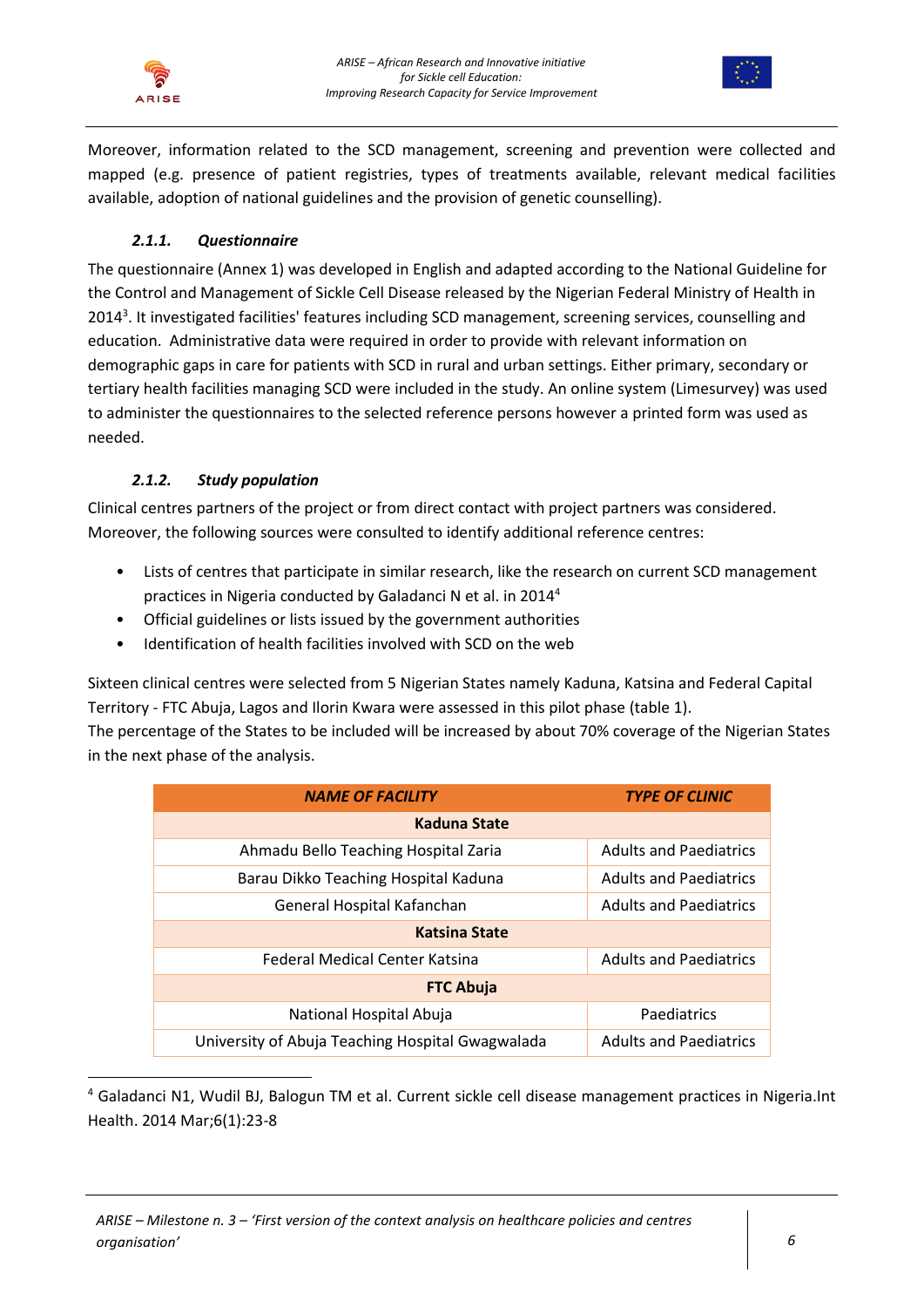



| Zankli Medical Centre Abuja                 | Paediatrics                   |  |  |  |  |
|---------------------------------------------|-------------------------------|--|--|--|--|
| Lagos State                                 |                               |  |  |  |  |
| Lagos State Teaching Hospital               | <b>Adults and Paediatrics</b> |  |  |  |  |
| <b>Ilorin Kwara State</b>                   |                               |  |  |  |  |
| University of Ilorin Teaching Hospital      | <b>Adults and Paediatrics</b> |  |  |  |  |
| 국사 나라 사람이 주시라고 나서 나라 나라 사람이 아니라 아이가 나라 아니다. |                               |  |  |  |  |

Table 1. Selected Nigeria clinical centres

# *2.1.3. Ethics and data protection*

<span id="page-6-0"></span>The study protocol and the questionnaire were revised and approved by the Ethics Advisor. Moreover, the study obtained the approval from the National Health Research Ethics Committee of Nigeria (NHREC) (*NHREC/01/01/2007-27/07/2020)* on 27 July 2020.

The study does not foresee the processing<sup>5</sup> of personal data, unless the specific contacts (Name and email address) of those invited to complete the survey. These data were processed in compliance with the European General Data Protection Regulation (GDPR)<sup>6</sup> and the Nigerian Data Protection Regulation, issued by the National Information Technology Development Agency (NITDA) in 20197.

# <span id="page-6-1"></span>**3. Data analysis and results**

IBM<sup>®</sup> SPSS<sup>®</sup> Statistics 19<sup>8</sup> was used for the analysis.

10 answers were received, from 2 secondary and 8 tertiary care facilities. They include University of Abuja Teaching Hospital (UATH), University of Ilorin Teaching Hospital (UITH) and both adults and paediatrics facilities from Ahmadu Bello Teaching Hospital (ABUTH), Barau Dikko Teaching Hospital (BDTH) General Hospital Kafanchan (GHK), Federal Medical Centre, Katsina (FMC Katsina) (Table 2).

| <b>Facilities</b>                    | Type of facilities            |  |
|--------------------------------------|-------------------------------|--|
| Kaduna State                         |                               |  |
| Ahmadu Bello Teaching Hospital Zaria | <b>Adults and Paediatrics</b> |  |
| Barau Dikko Teaching Hospital Kaduna | <b>Adults and Paediatrics</b> |  |
| General Hospital Kafanchan           | <b>Adults and Paediatrics</b> |  |

<sup>5</sup>GDPR - Article 4: 'processing' means any operation or set of operations which is performed on personal data or on sets of personal data, whether or not by automated means, such as collection, recording, organisation, structuring, storage, adaptation or alteration, retrieval, consultation, use, disclosure by transmission, dissemination or otherwise making available, alignment or combination, restriction, erasure or destruction.

<sup>6</sup>European Parliament and Council of European Union (2016) Regulation (EU) 2016/679. Available from: <https://eur-lex.europa.eu/eli/reg/2016/679/oj> (last access 18/02/2020)

<sup>7</sup>National Information Technology Development Agency. Nigeria Data Protection Regulation. 2019. Available from: <https://nitda.gov.ng/wp-content/uploads/2019/01/Nigeria%20Data%20Protection%20Regulation.pdf> (last access 25/11/2020)

8 IBM® SPSS® Statistics 19. Available at <https://www.ibm.com/products/spss-statistics> (last access 25/11/2020)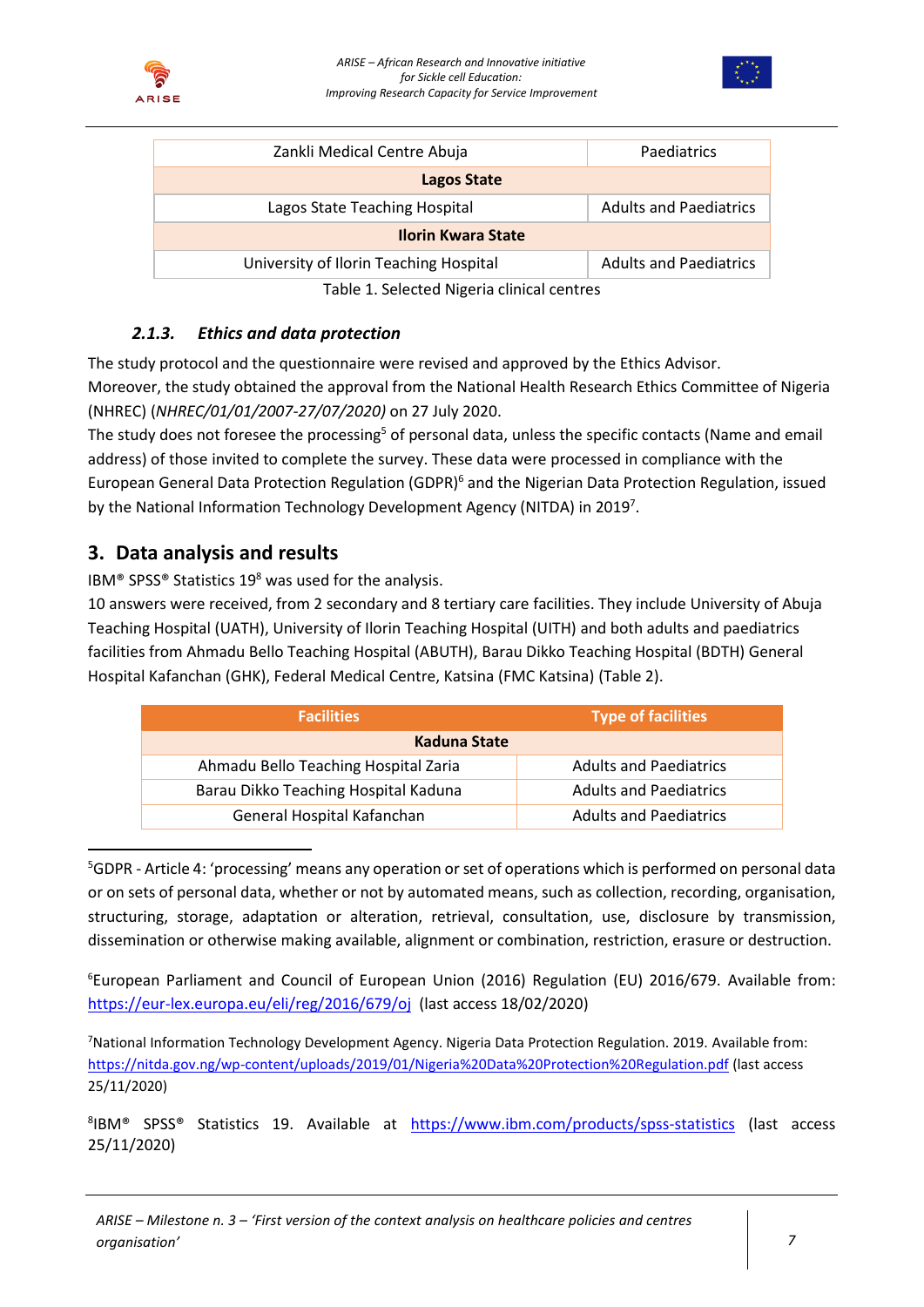



| <b>Katsina State</b>                                    |                               |  |  |  |  |  |
|---------------------------------------------------------|-------------------------------|--|--|--|--|--|
| Federal Medical Center Katsina                          | <b>Adults and Paediatrics</b> |  |  |  |  |  |
| <b>FTC Abuja</b>                                        |                               |  |  |  |  |  |
| University of Abuja Teaching Hospital Gwagwalada        | Paediatrics                   |  |  |  |  |  |
| <b>Ilorin Kwara State</b>                               |                               |  |  |  |  |  |
| University of Ilorin Teaching Hospital<br><b>Adults</b> |                               |  |  |  |  |  |
| 元 こしまい ハーロー こうせいきょう きょうよう はいしょう いまい しょうしょうかい            |                               |  |  |  |  |  |

Table 2. Facilities included in the analysis

Preliminary results were presented during the Annual Conference Academy for Sickle Cell and Thalassaemia - ASCAT in October 2020 (Annex 2) and published on the HemaSphere journal<sup>9</sup>.

They show that:

- there is no online SCD patient registry at the investigated facilities
- all the facilities perform basic laboratory tests on SCD patients
- most of facilities (9/10) adopt the National Guidelines for the control and management of SCD patients

The percentage of coverage of individuals screened receiving follow up education/counselling/treatment ranges from 45% to 56%, mostly adults.

Moreover, screening services are paid out of pocket by the patients in 8 facilities or sponsored by other non-government organisations in 2.

Concerning test type for SCD screening, all facilities perform Alkaline Gel Electrophoresis, while more than one half perform blood film test. More details in the table 2.

| <b>Screening test</b><br><b>Facilities</b> | <b>Sickling</b><br>test  | Haemogl<br>obin<br><b>Solubility</b><br>Test/<br><b>Sickledex</b> | <b>Alkaline</b><br><b>Gel EF</b> | Acid gel<br>EF.          | <b>Blood</b><br>film     | <b>HPLC</b>              | <b>IEF</b>               |
|--------------------------------------------|--------------------------|-------------------------------------------------------------------|----------------------------------|--------------------------|--------------------------|--------------------------|--------------------------|
| <b>UATH</b>                                | -                        | ۰                                                                 | $+$                              | ٠                        | $+$                      | -                        | -                        |
| <b>UITH</b>                                | -                        | ۰                                                                 | $\ddot{}$                        | -                        | ٠                        | ٠                        | ۰                        |
| <b>ABUTH</b> (adult)                       | $\overline{\phantom{0}}$ | ٠                                                                 | $+$                              | ۰                        | $+$                      | $\overline{\phantom{a}}$ | ۰                        |
| <b>ABUTH</b> (paed)                        | $\overline{\phantom{0}}$ | ۰                                                                 | $+$                              | $\overline{\phantom{0}}$ | $+$                      | $+$                      | ۰                        |
| <b>BDTH</b> (adult)                        | $\overline{\phantom{0}}$ | -                                                                 | $\ddot{}$                        | $\overline{\phantom{0}}$ | $+$                      | $\overline{\phantom{0}}$ | $\overline{\phantom{0}}$ |
| BDTH (paed)                                | -                        | $\qquad \qquad \blacksquare$                                      | $+$                              |                          | $\overline{\phantom{a}}$ | $\overline{\phantom{0}}$ |                          |
| GHK (adult)                                | -                        | ٠                                                                 | $+$                              | ۰                        | -                        | $\overline{\phantom{0}}$ | -                        |
| GHK (paed)                                 | -                        | ٠                                                                 | $+$                              |                          | ۰                        | $\overline{\phantom{0}}$ | -                        |
| FMC (adult)                                | $\ddot{}$                | $\ddot{}$                                                         | $\ddot{}$                        | ۰                        | $\ddot{}$                | $\overline{\phantom{0}}$ | ۰                        |
| FMC (paed)                                 | $\overline{\phantom{0}}$ | ٠                                                                 | $\ddot{}$                        |                          | $\ddot{}$                | -                        | -                        |

Table 2. Diagnostic tests performed in the interviewed facilities

<sup>&</sup>lt;sup>9</sup>A.D. Sunday, A. Didio, L. Ruggieri, F. Bonifazi, A. Landi, B. Inusa, L. Dogara. Analysis of the organisation of the healthcare centres managing sickle cell disease in Nigeria, HemaSphere, 2020;4:S3, 15th Annual Sickle Cell and Thalassaemia, 1st EHA European Sickle Cell Conference, and 60th Anniversary of BSH Abstract Book, DOI: http://dx.doi.org/10.1097/HS9.0000000000000498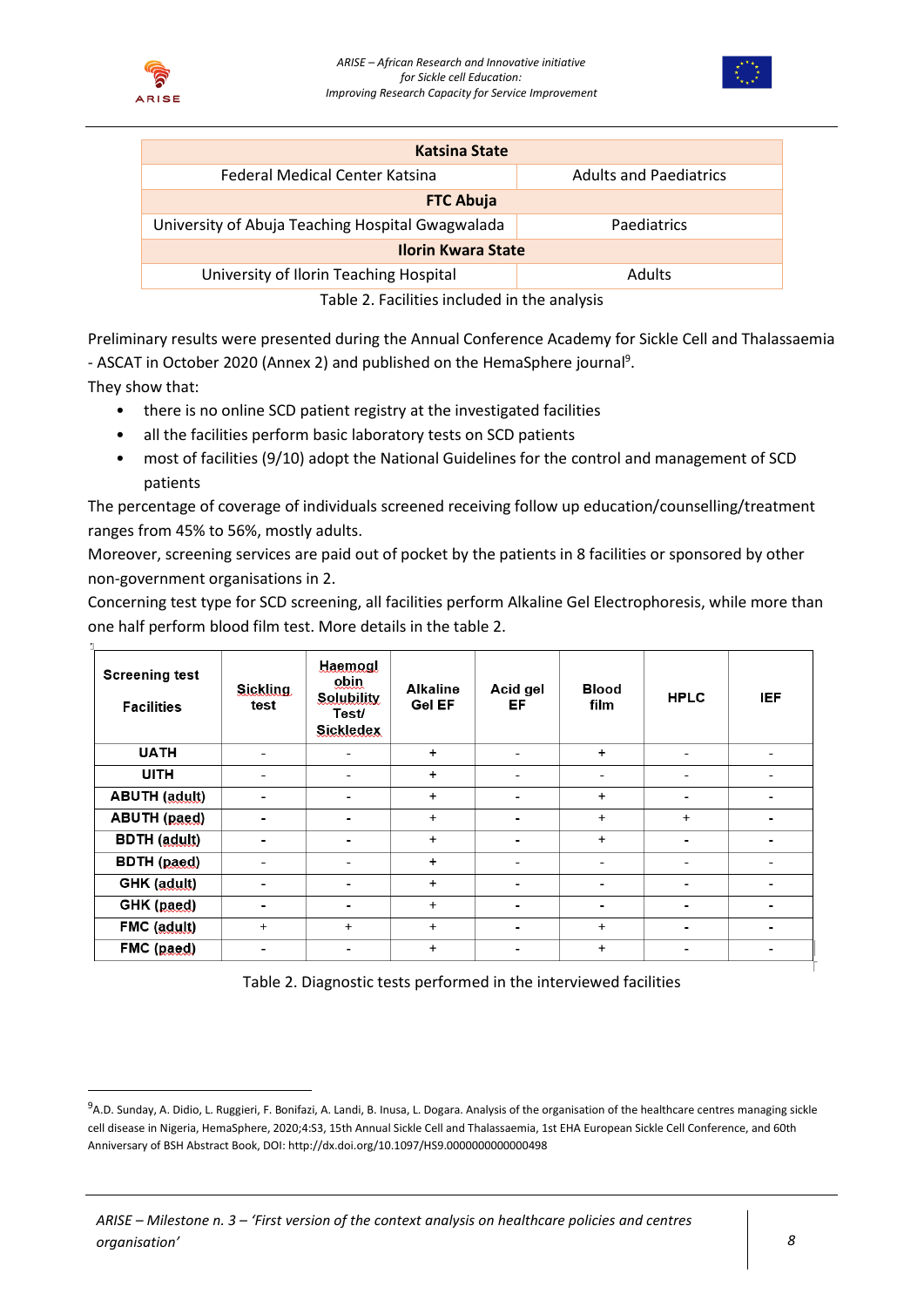



Only 1 of these 10 centres of excellence has SCD screening services delivered by a community staff. 5 centres delivered SCD screening services as part of special campaigns and 6 as part of maternal and child health care services (fig. 1).



Fig. 1 SCD screening service delivery

## <span id="page-8-0"></span>**4. Conclusions and next steps**

This pilot study investigated the organisation of 10 facilities managing both paediatric and adult patients with SCD in Nigeria. General features related to the management of patients in the clinic have been analysed as well as the available screening services have been explored.

From the preliminary analysis emerges that there is a potential for an excellent management of SCD patients in Nigeria.

Moreover, improvements are possible, especially in terms of online registries to assess data for planning and research, health insurance and good policy to encourage patients to attend the clinics.

Additional results will be included as they become available.

After this initial pilot testing, some specific questionnaire adjustments can be made in order to enhance the data collection in the other centres. The study will be extended to cover the whole Nigerian country.

The same initiative will be performed also in Kenya and Lebanon. Virtual interactions have been established with the ARISE partners from these two countries in order to finalised the study protocols and identify all the ethical and regulatory requirements to be fulfilled in order to proceed with the data collection.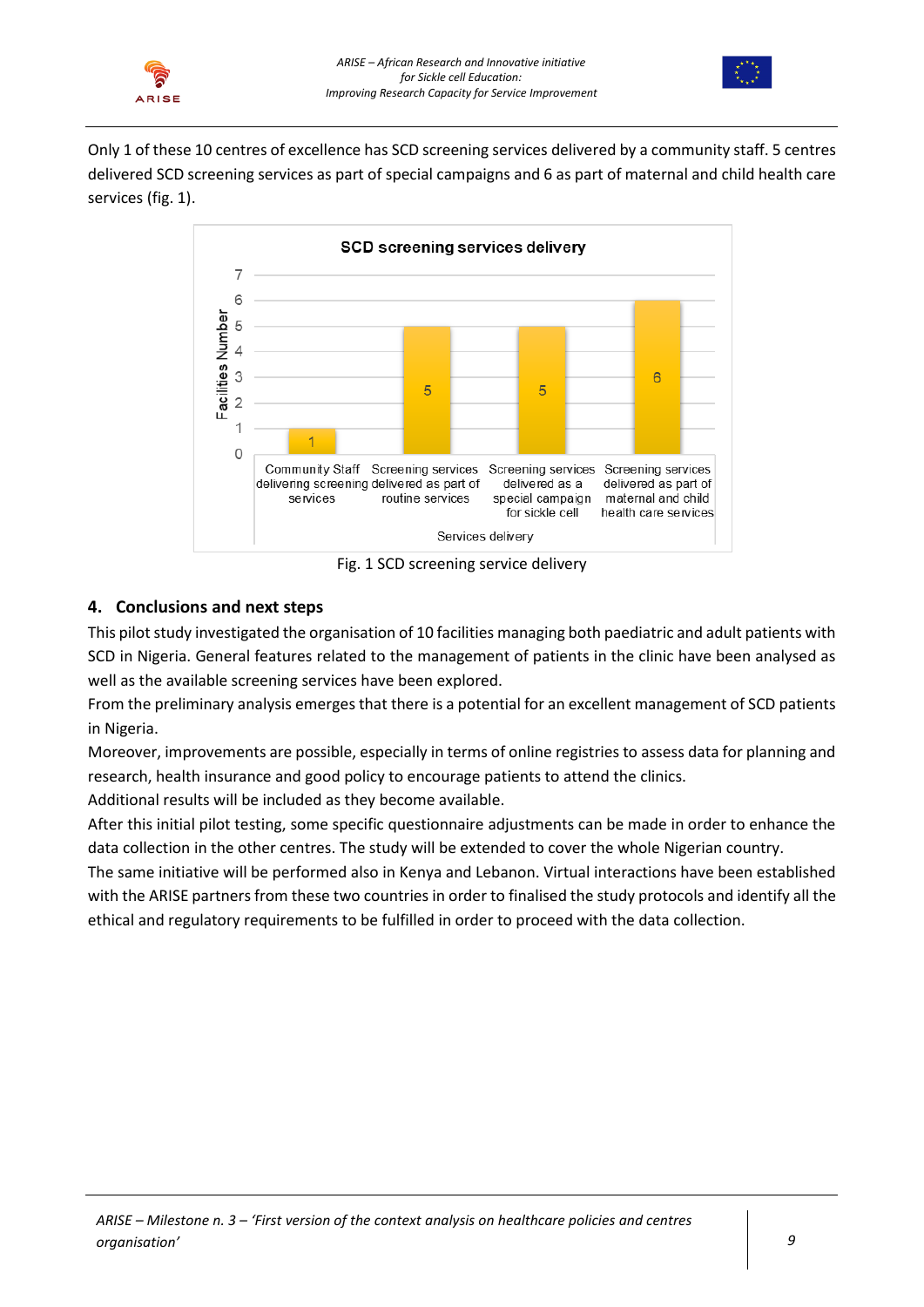



# <span id="page-9-0"></span>**5. Annexes**

## <span id="page-9-1"></span>**5.1. Annex 1 – Invitation message and study questionnaire**

Dear Colleague,

I hope this email finds you well.

We are contacting you in the framework of the activities of the "African Research and Innovative Initiative for Sickle Cell Education: improving Research Capacity for Service Improvement - ARISE" project (GA 824021— H2020-MSCA-RISE-2018).

We are performing a study to collect information on clinical centres managing Sickle Cell Disease (SCD) and the availability of clinical, diagnostic and laboratory services. It has been approved by the National Health Research Ethics Committee, Federal Ministry of Health<*PLEASE INCLUDE REFERENCE AND DATE)*>

We need your collaboration as healthcare professional to complete the following survey: (*individual link to complete*), aimed at mapping and analysing the healthcare centres managing SCD in Nigeria.

The link to the questionnaire is strictly personal and can be used for only one online submission. It is possible to save data and complete the questionnaire later.

Please take your time to provide as much relevant and accurate information to each of the questions where possible.

In order to proceed with the analyses and next steps of the activity, we would kindly ask you to complete the assessment survey by *(2 weeks from the receipt)*

The information you should provide includes personal data limited to your contact details. Personal data will be collected to allow us to contact you for further details on your centre. In addition, you can also opt-in to authorise your contact details used for further purposes: you can be contacted to work on other collaborative research projects or to receive ARISE communications (e.g. periodic newsletters).

Personal data will be disclosed only to authorised people, bound by professional secrecy. All the collected data will be kept confidential within the ARISE consortium and will be stored for the duration of the activities of the ARISE project (expected to end in December 2022). After the end of the storage period, personal data will be destroyed, and questionnaires made anonymous.

All the information will be made available to authorised third parties in an aggregated manner (e.g. cumulative data and statistics).

The results of this survey will be used for the ARISE purposes only and may be shared within the ARISE Consortium. The summary of the study results will be made publicly accessible through the ARISE web portal You have the right to request access to and rectification or erasure of your personal data or restriction of processing concerning your personal data or to object to processing as well as the right to data portability.

If you have any question on the survey or you want to exercise your rights and for any technical enquiry, please contact: [survey@benzifoundation.org.](mailto:survey@benzifoundation.org)

The ARISE Consortium, represented by Fondazione per la RicercaFarmacologica Gianni Benzi Onlus (Via Abate Eustasio, 30 70100 Valenzano BA – info@benzifoundation.org) is responsible for the treatment of personal data. All the data will be processedin compliance with the European General Data Protection Regulation (GDPR), Regulation (EU) 2016/679 and the 2019 Nigeria Data Protection Regulation. For more details, you can refer to the Fondazione per la RicercaFarmacologica Gianni Benzi Onlus Data Protection Policy. Thank you for your collaboration!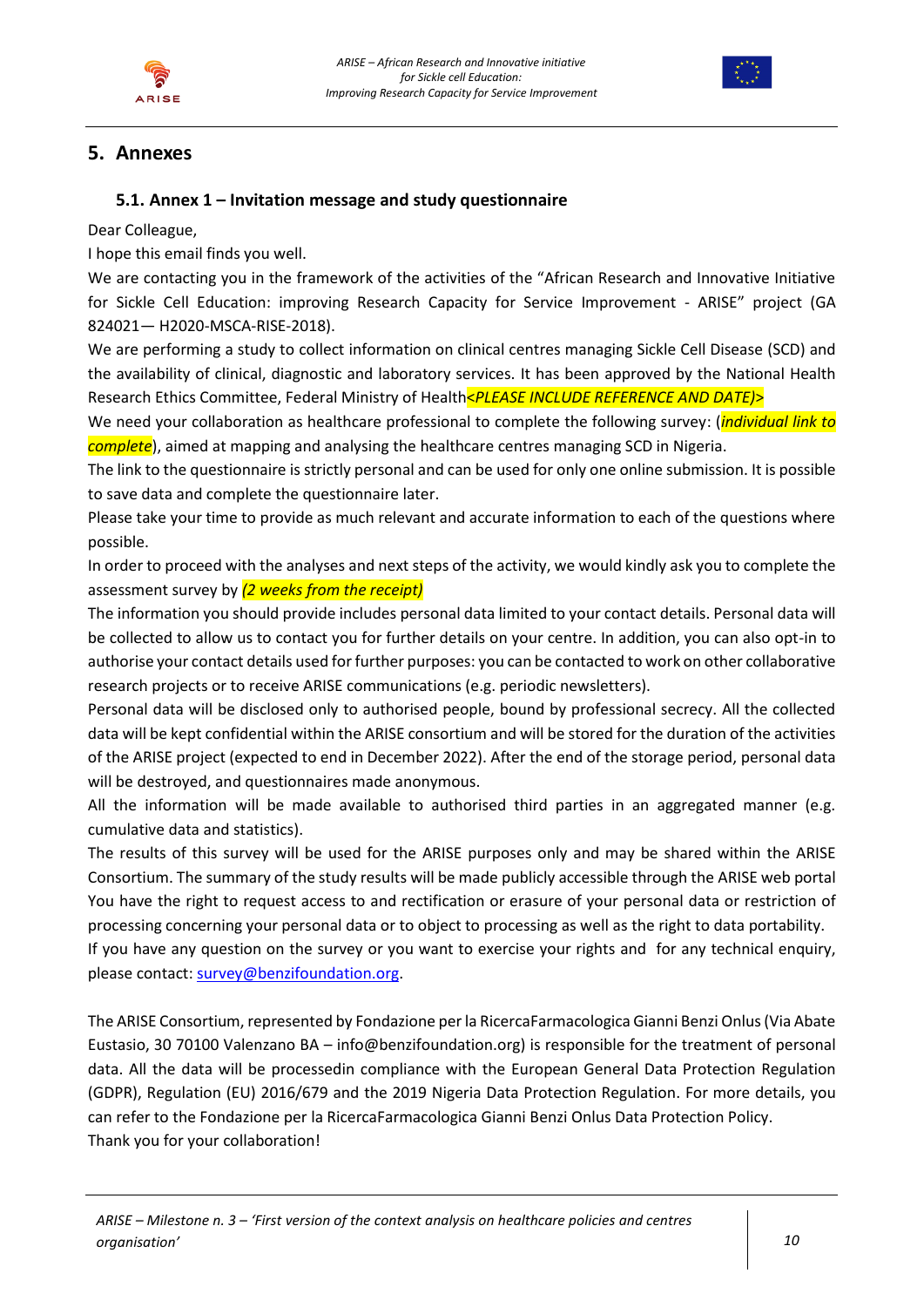



#### STUDY PRINCIPAL INVESTIGATOR ARISE PROJECT COORDINATOR ARISE SCIENTIFIC COORDINATOR

Mr Ashel Dache Sunday Mr Fedele Bonifazi Dr Baba Inusa

#### **Declaration**

I have read the above information and

 $\Box$  I authorise the treatment of personal data, in compliance with the General Data Protection Regulation, Regulation (EU) 2016/679and the 2019 Nigeria Data Protection Regulation for the specific purpose they are collected (any communication of personal data to private or public subject will be allowed only for the specific purpose they are collected).

We need your consent to the treatment of personal data to proceed with survey completion.

☐ I authorise to be contacted for involvement in future collaborative initiatives, which might fall within the scope of my research activity.

 $\Box$  I authorise to be contacted for dissemination and communication activities (e.g. newsletters, invitations to meetings).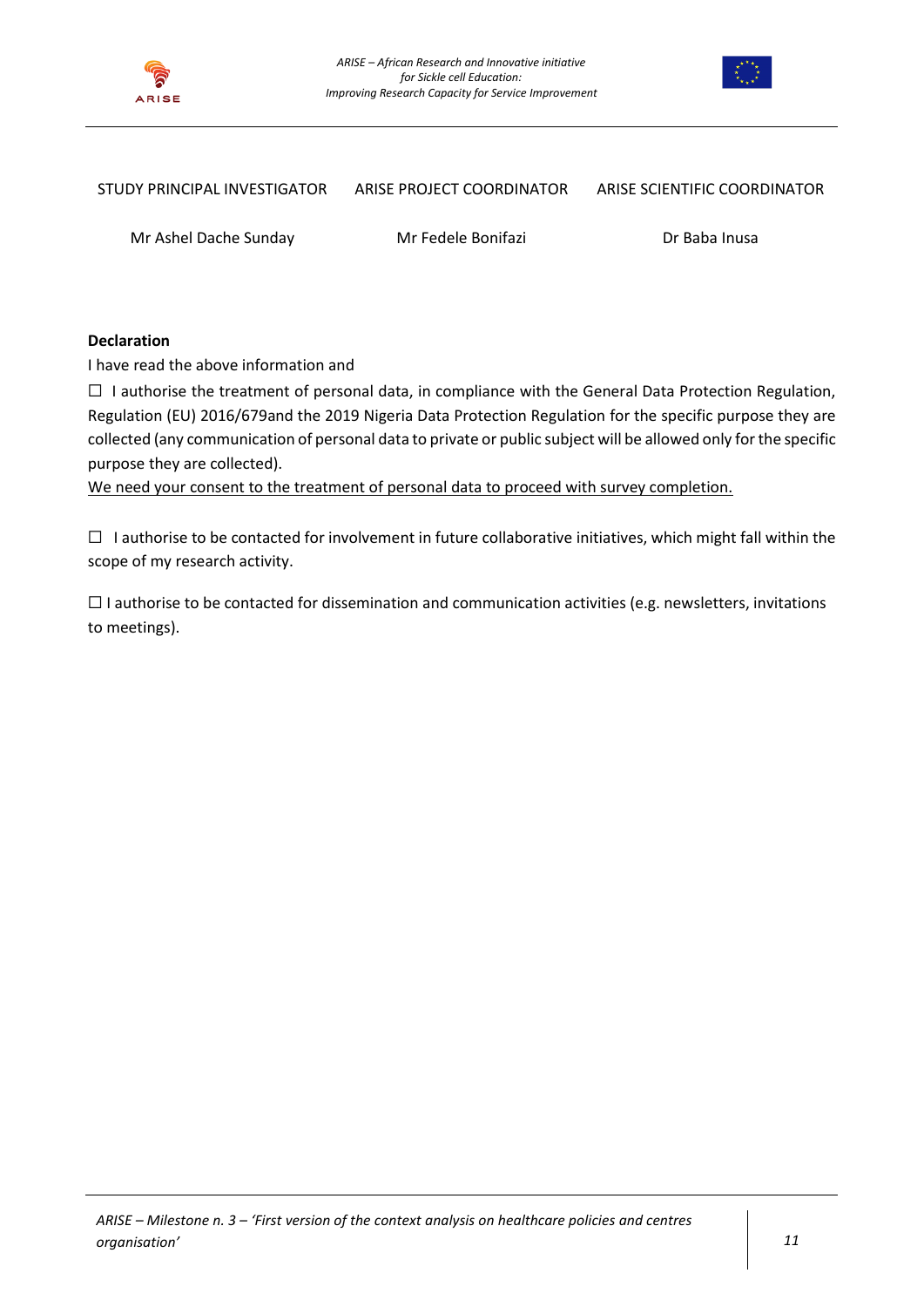



## **A. General Information**

1. What kind of health provider are you?

☐General Haematologist

☐Paediatric Haematologist

☐Paediatrician

 $\Box$  Trainee doctor

 $\Box$ General medical practitioner/Family physician

☐Nurse

☐Community Health Care Provider

☐Other (Please Specify\_\_\_\_\_\_\_\_\_\_\_\_\_\_\_\_\_\_)

2. What type of health care facility do you provide care in?

□Tertiary Care Facility

☐Secondary Care Facility

☐Primary Care Facility

□ Private Care Facility

☐Other (Please Specify\_\_\_\_\_\_\_\_\_\_\_\_\_\_\_\_\_\_\_\_\_\_\_\_\_\_\_\_\_\_\_)

\_\_\_\_\_\_\_\_\_\_\_\_\_\_\_\_\_\_\_\_\_\_\_\_\_\_\_\_\_\_\_\_\_\_\_\_\_\_\_\_\_\_\_

- a. What is the name of the health care facility, centre or hospital where you provide health care services?
- b. What is the total number of yearly admissions in the last year?
- 3. What is the staff strength (no. of doctors, nurses and other medical staffs) at the SCD clinic?

☐0-50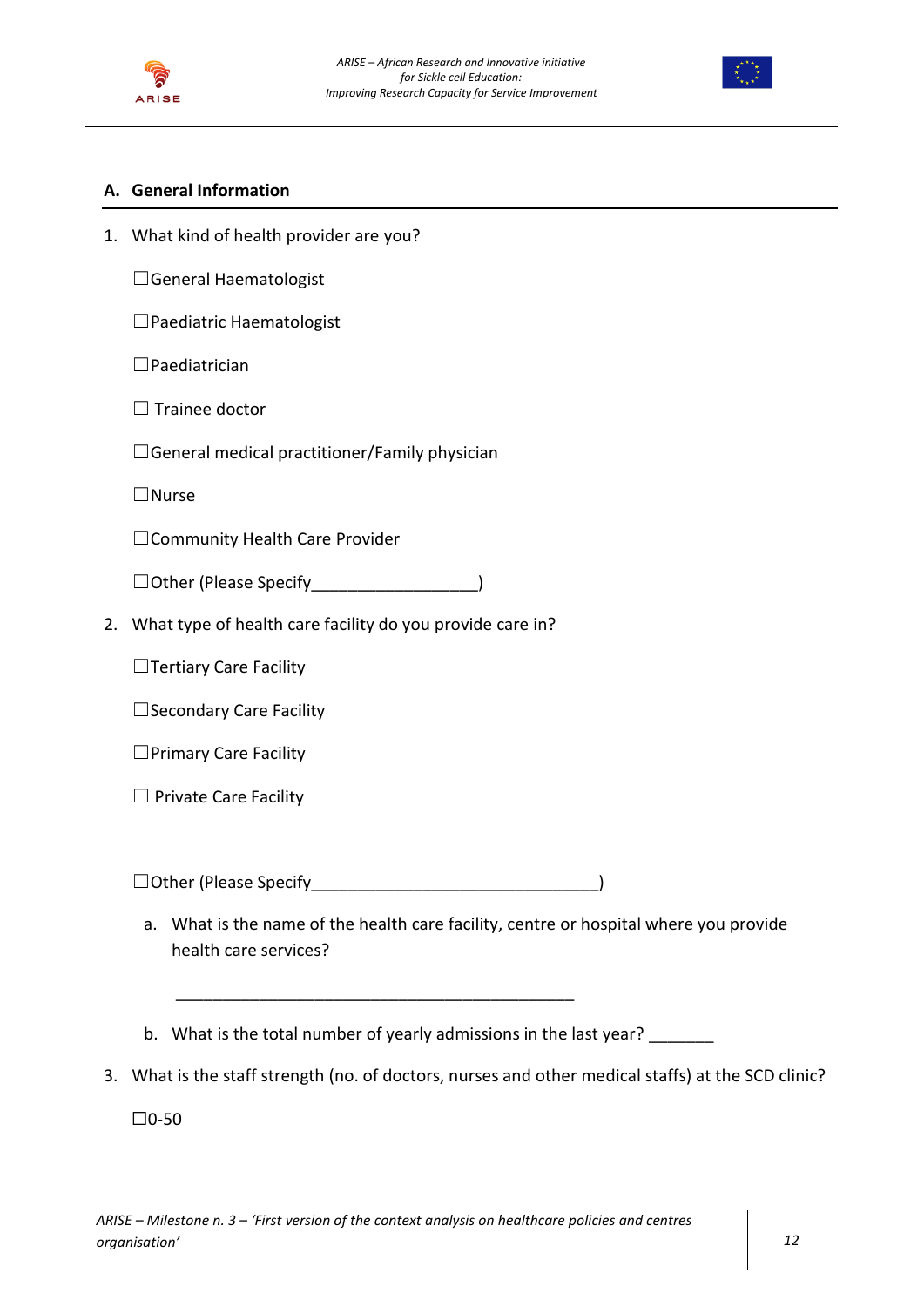



 $\square$ 51-100

☐101-200

☐201-500

 $\square$ >200

4. What is the number of beds for SCD patients?

☐0-50

☐51-100

 $\square$ 101-200

☐201-500

☐>500

- 5. What are the numbers of admissions in the last year? \_\_\_\_\_\_\_\_
- 6. Is there a SCD patient registry in your facility?  $□$  YES $□$ NO
- 7. If YES, is the registry online or offline?
	- a. Website address of the registry (if any) \_\_\_\_\_\_
- 8. How many SCD patients are on treatment in your facility currently?
- 9. What is the age range of SCD patients managed in your facility? \_\_\_\_\_\_\_\_\_\_\_\_\_
- 10. Do you have the equipment/instruments to perform the following tests/examinations in SCD patients?

☐Hb/PCV, WBC\*\*, Platelet and Reticulocyte counts, ESR

☐Examination of Blood Film (especially for malaria parasites)

☐Plasma Bilirubin Level (total & conjugated)

☐Serum Urea, Electrolytes, Creatinine & C-Reactive Protein (CRP)

☐Infection Screening (blood, urine, stool, sputum etc) as necessary

☐Abdominopelvic ultrasound scan as necessary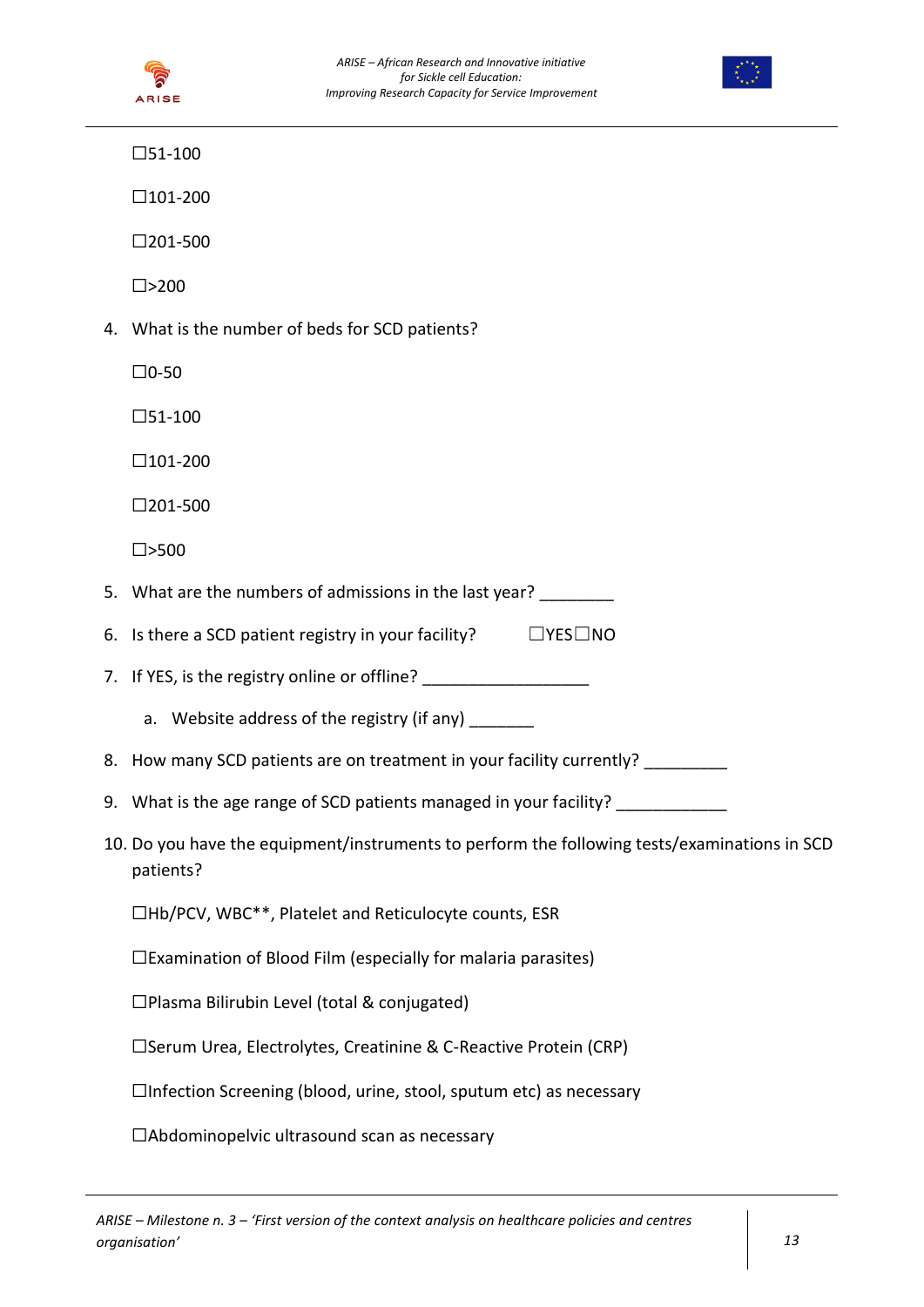



# ☐Chest X-Ray

☐Pulse Oximetry (Arterial Blood Gases if SaO2 <92%)\*

☐Transcranial Doppler Ultrasonography (TCD USS)

☐Computerized Axial Tomography (CAT)

☐MRI/PET

Any note to be added on this: \_\_\_\_\_\_\_\_\_\_\_\_\_\_\_\_\_\_\_\_\_\_\_\_\_\_\_\_\_\_\_\_\_

## **B. Screening diagnosis and management services for Sickle Cell Disease**

1. How are screening services for sickle cell currently being delivered?

 $\Box$ As part of routine services delivery

 $\Box$ As part of maternal and child health care services

 $\square$ As a special campaign for sickle cell

□Community Staff

□ Other (please specify\_\_\_\_\_\_\_\_\_\_\_\_\_\_\_\_\_\_\_\_\_\_\_\_\_\_\_\_\_\_\_)

2. Who is sponsoring screening services in your centre?

☐Federal Government

☐State Government

☐Non-Government Organizations

☐Other (please specify\_\_\_\_\_\_\_\_\_\_\_\_\_\_\_\_\_\_\_\_\_\_\_\_\_)

3. What screening tests are used in your centre?

 $\Box$ Sickling test

☐Haemoglobin Solubility Test / Sickledex

☐Alkaline Gel Electrophoresis (cellulose acetate)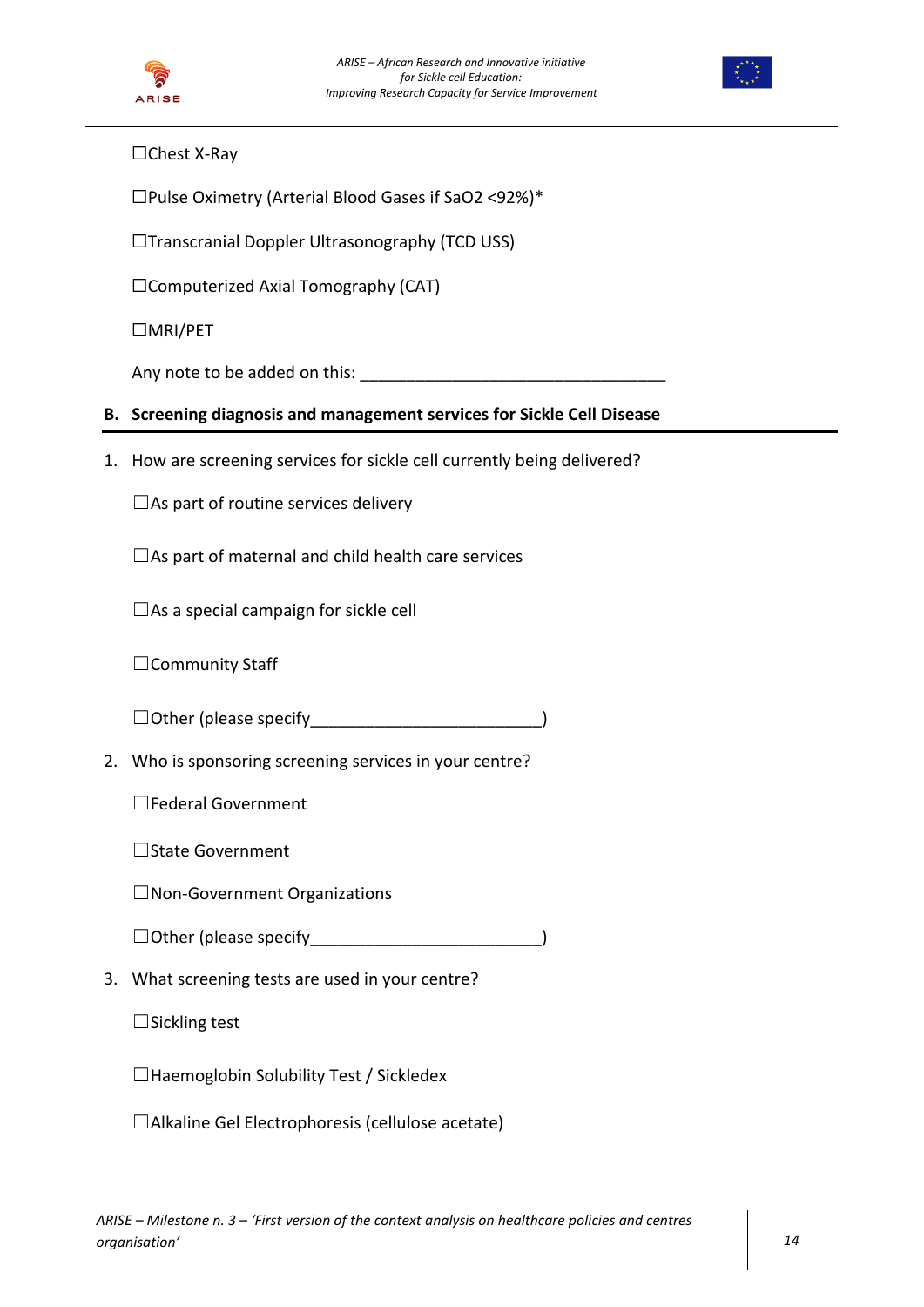



 $\Box$ Acid gel Electrophoresis (agar)

☐Blood film

☐High-Performance Liquid Chromatography (HPLC)

☐Isoelectric Focusing **(**IEF)

☐DNA or Molecular Testing

 $\Box$  Other (please specify

4. Do you follow a standardised algorithm/pathway for laboratory diagnosis of SCD?

☐YES

☐NO

If yes, algorithm/pathway origin (e.g. hospital standards, national/international guidelines, etc) …

5. In what setting are the specimens taken for screening?

 $\Box$ Blood sample taken by midwife

 $\square$ Blood sample taken from immunization clinics / well-baby clinics

☐Traditional birth assistants

☐Others (Please specify\_\_\_\_\_\_\_\_\_\_\_\_\_\_\_\_\_\_\_)

- 6. Is training provided to staff involved in taking blood samples for sickle cell disease screening in your healthcare facility?  $\square$ YES  $\square$ NO
	- a) Is this mandatory? □YES □NO
	- b) How often is this training made accessible to staff responsible for collecting blood spots?

☐6 monthlies

☐Yearly

 $\square$ 2-yearly

☐Never planned

 $\Box$  Others specify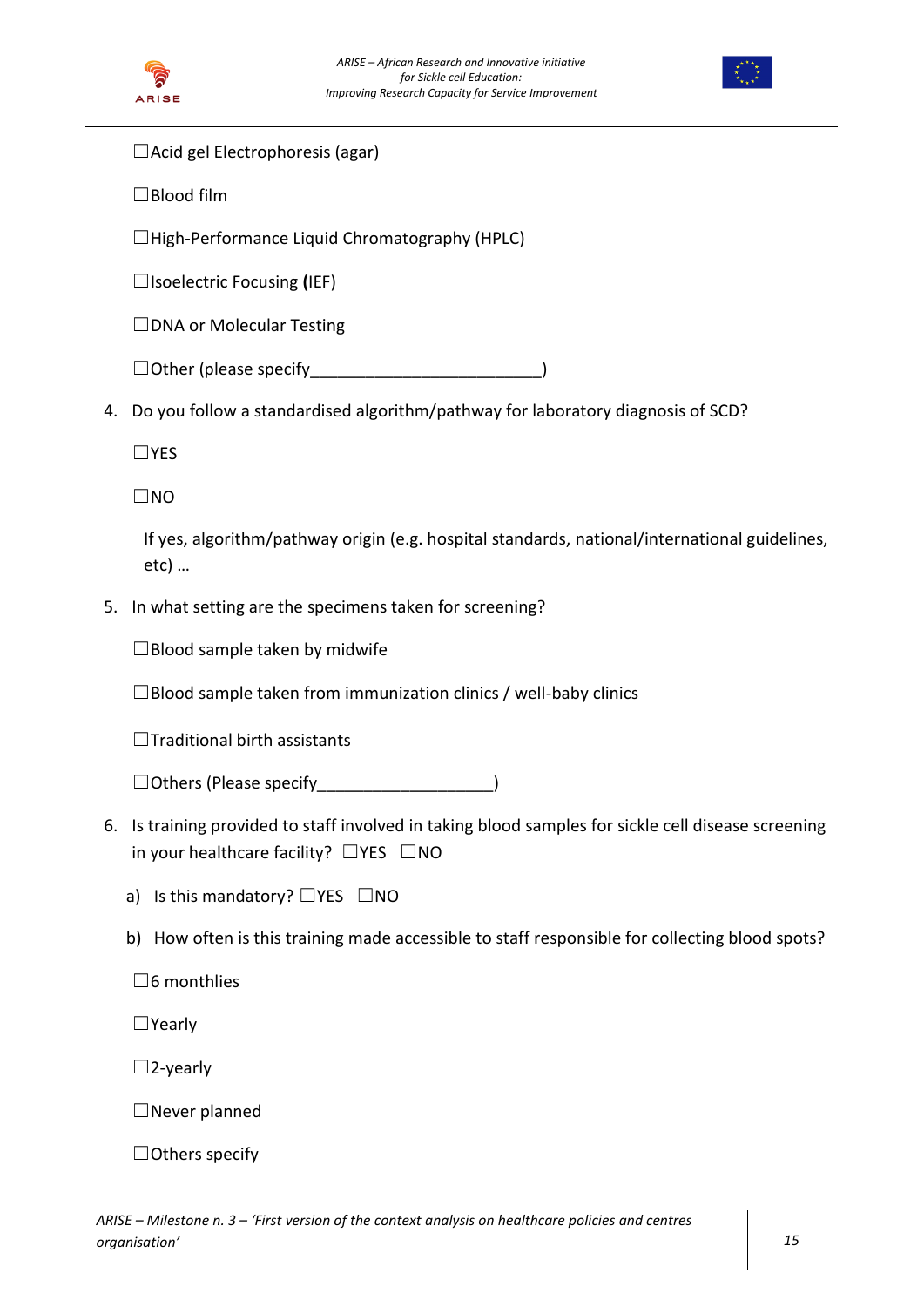



### **C. SCD management**

1. Who provides the treatment / advice at your facility?

☐Doctors

☐Nurses

☐Health care assistants

□Community extension workers

☐Parents/patients with SCD

☐Others, please specify

2. Do you have enough supplies for treatment at your facility?

☐YES

 $\square$ NO

3. Who pays for treatments at your facility?

☐Families out of pocket

☐Health Insurance

☐Free medical provision

☐Children are exempted from paying

☐Others, please specify

4. What routine tests do you offer at your facility?

|                          | In adults | In children |
|--------------------------|-----------|-------------|
| <b>Blood Pressure</b>    |           |             |
| Eye examinations/ Vision |           |             |
| Haemoglobin screening    |           |             |
| <b>Kidney Screening</b>  |           |             |
| Learning assessments     |           |             |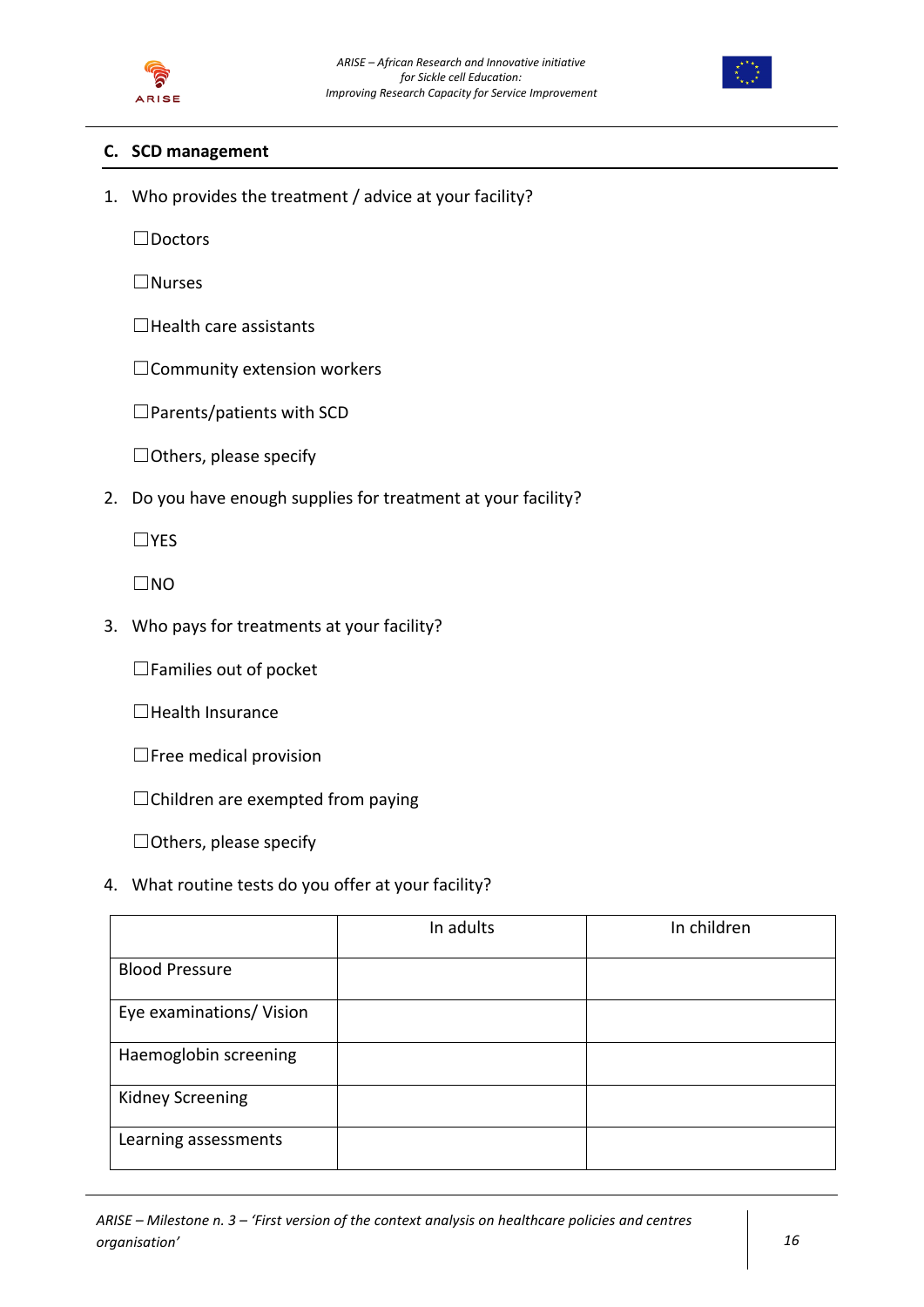



| Malaria screening       |  |
|-------------------------|--|
| Psychological screening |  |
| Stroke screening        |  |

 $\Box$  Other (Please specify)

5. Do you manage acute and chronic complications in your facility? (e.g. acute and chronic pain, infections).

 $\Box$ Only acute complications

☐Only chronic complications

☐Both

6. Which treatment options are available at your facility?

☐Hydroxyurea

☐Folic acid

 $\Box$ Infection prophylaxis

 $\Box$ Transfusion

 $\Box$  Other (Please specify)

- 7. Do you perform microbiological testing to optimise infection treatment?□ YES□ NO
- 8. What type of blood transfusion do you provide at your facility?

☐Simple (Top-Up) Blood Transfusion

☐Exchange Blood Transfusion

9. Which infection prophylaxis is available at your facility?

☐Pneumococcal Vaccination

☐Meningococcal Vaccination

□Antimalarials / Mosquito nets

☐Other (Please specify)\_\_\_\_\_\_\_\_\_\_\_\_\_\_\_\_\_\_\_\_\_\_\_\_\_\_\_\_\_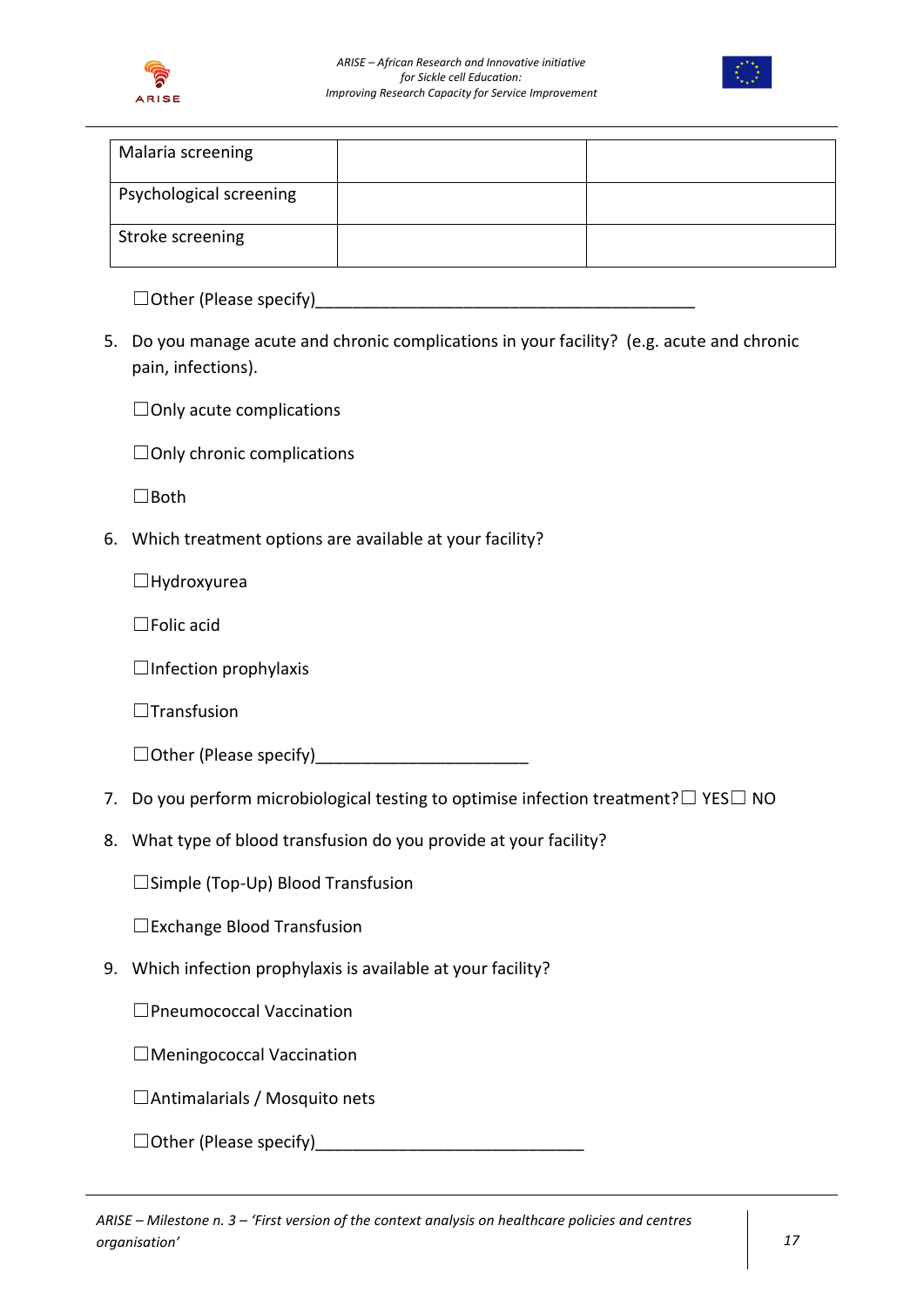



10. Do you manage pregnant women with sickle cell disease at your facility?

☐Yes

☐No

- 11. If yes, how many pregnant women do you manage every year? About
- 12. Is your facility equipped to perform the following pre-natal diagnosis techniques?

 $\Box$ Chorionic villous sampling (CVS)

☐DNA analysis

☐Pre-implantation genetic diagnosis (PGD) after in-vitro fertilization

☐Detection of foetal biomarkers in maternal blood

 $\Box$  Other, please specify

### **D. Program Management: Coverage and Surveillance**

1. Approximately, what is the screening coverage in your facility, if any (newborns, children and adults screened with the recommended interval)?

 $\Box$ Newborns and Infants (0-6 months)

 $\square$ Young Children (7 months- 5 years)

 $\Box$ Primary school age (6-10 years)

 $\Box$ Junior secondary (11-14 years)

 $\square$ Senior secondary school (15-17 years)

 $\Box$ Adults (18 years and older)

☐DON'T KNOW

2. Of the individuals who are screened in your centre, how many receive follow-up education/counselling/treatment (please indicate the percentage)?

☐Newborns and Infants (0-6 months) \_\_\_\_\_\_\_\_\_\_\_\_\_\_\_\_\_\_\_\_\_\_\_\_\_\_\_\_\_\_\_\_\_\_\_\_

 $\Box$  Young Children (7 months- 5 years)

 $\Box$ Primary school age (6-10 years)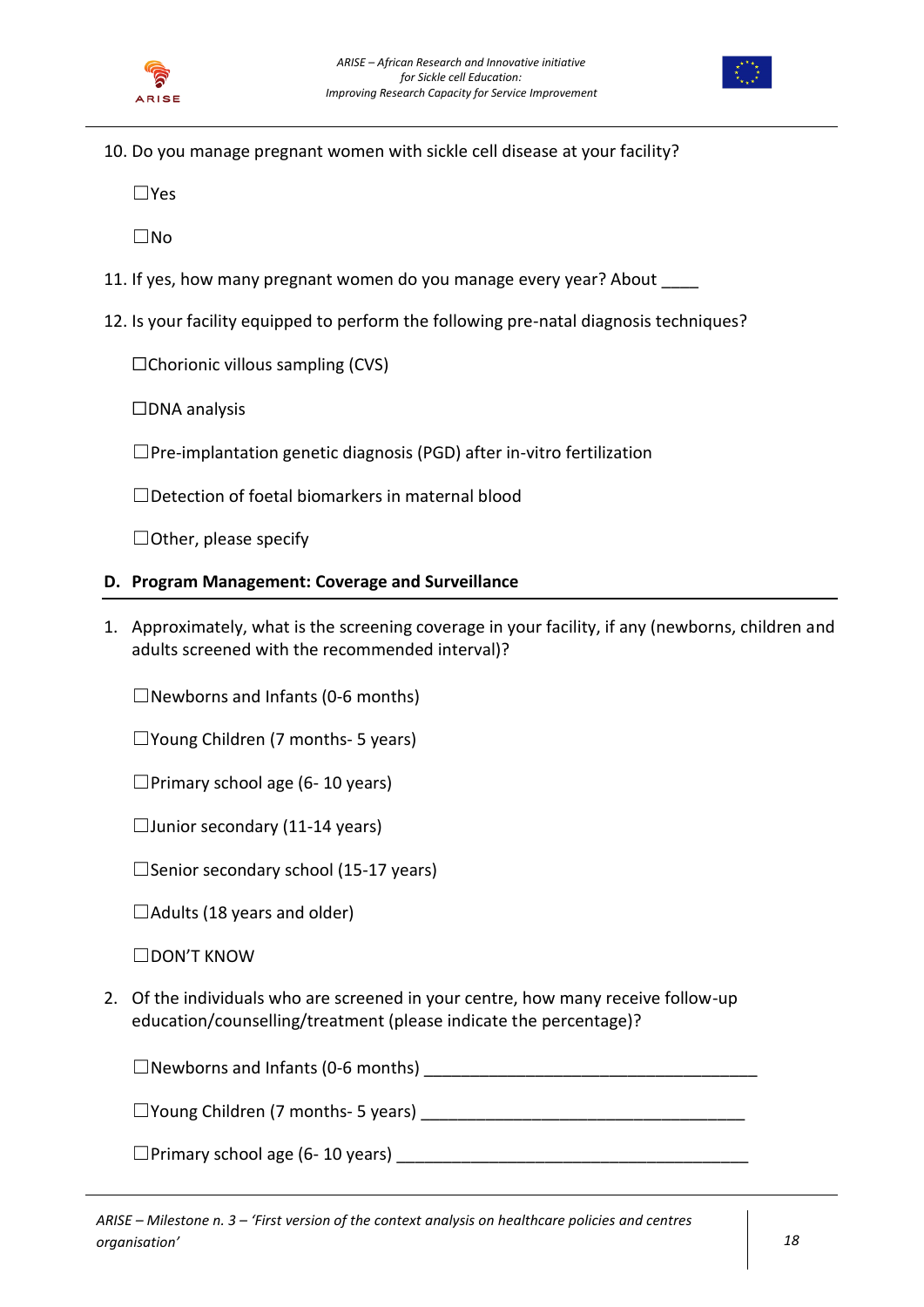



| $\Box$ Junior secondary (11-14 years)           |  |
|-------------------------------------------------|--|
|                                                 |  |
| $\square$ Senior secondary school (15-17 years) |  |

 $\Box$  Adults (18 years and older)

3. (a). Is there a functioning system to track patients who require follow-up care and to reduce the number of patients lost to follow-up?

☐YES (If yes please list the name of the system used to tract patients who require follow-up care the contract of the contract of the contract of the contract of the contract of  $\lambda$ 

☐NO

- (b). if YES, by what means\_\_\_\_\_\_
- 4. How often do patients in steady state have regular clinical assessment?

| Assessment           | $5-6$      | $3 - 4$    | Twice | Annually | Bi-      | Other |
|----------------------|------------|------------|-------|----------|----------|-------|
|                      | times/year | times/year | year  |          | Annually |       |
| History indicative   |            |            |       |          |          |       |
| of specific features |            |            |       |          |          |       |
| of sickle cell       |            |            |       |          |          |       |
| disease              |            |            |       |          |          |       |
|                      |            |            |       |          |          |       |
| Physical             |            |            |       |          |          |       |
| examination and      |            |            |       |          |          |       |
| vital signs          |            |            |       |          |          |       |
| Complete/Full        |            |            |       |          |          |       |
| <b>Blood Count</b>   |            |            |       |          |          |       |
|                      |            |            |       |          |          |       |
| Liver Function       |            |            |       |          |          |       |
| Tests                |            |            |       |          |          |       |
|                      |            |            |       |          |          |       |
| Total plasma         |            |            |       |          |          |       |
| protein with         |            |            |       |          |          |       |
| albumin globulin     |            |            |       |          |          |       |
| fraction             |            |            |       |          |          |       |
| Kidney Function      |            |            |       |          |          |       |
| Test                 |            |            |       |          |          |       |
|                      |            |            |       |          |          |       |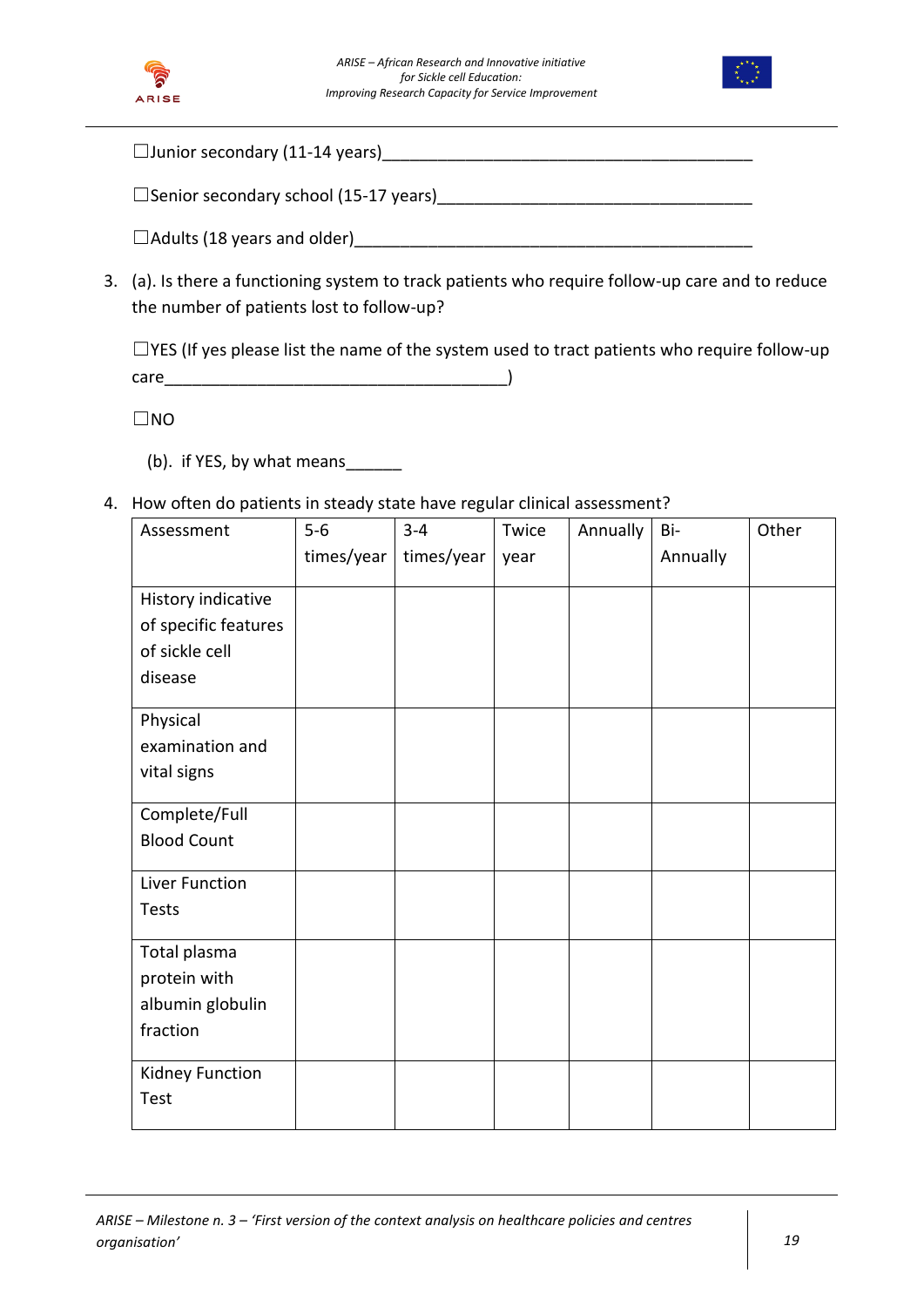



| Echocardiography |  |  |  |
|------------------|--|--|--|
| to detect        |  |  |  |
| pulmonary        |  |  |  |
| hypertension     |  |  |  |
| Ophthalmology    |  |  |  |
| review           |  |  |  |
| Dental review    |  |  |  |
| Ear Nose Throat  |  |  |  |
| review           |  |  |  |
| Transcranial     |  |  |  |
| Doppler          |  |  |  |
| Ultrasonography  |  |  |  |
| Other, please    |  |  |  |
| specify          |  |  |  |
|                  |  |  |  |

## **E. Counselling and Education**

1. Do you conduct education/counselling for the following subjects?

| Parents of SCD children found to have<br>SCD? | <b>YES</b> | NΟ |
|-----------------------------------------------|------------|----|
| School aged children found to have SCD?       | YES        | NΟ |
| Adults found to be carriers of SCD trait?     | <b>YES</b> | NΟ |
| Adults who have SCD?                          | YFS        | NΟ |

2. Which type(s) of education/counselling are offered to the following subjects categories? (Check all that apply)

|             | How to     | Ongoing    | Psychosoci |       | No education/  |
|-------------|------------|------------|------------|-------|----------------|
| Diagnosis   | identify   | Treatment  | al coping  |       | counselling is |
| and Genetic | important  | and Health | related to | Other | recommended    |
| Counselling | or serious | Care       |            |       | in existing    |
|             | symptoms   | Management | illness    |       | guidelines     |
|             |            |            |            |       |                |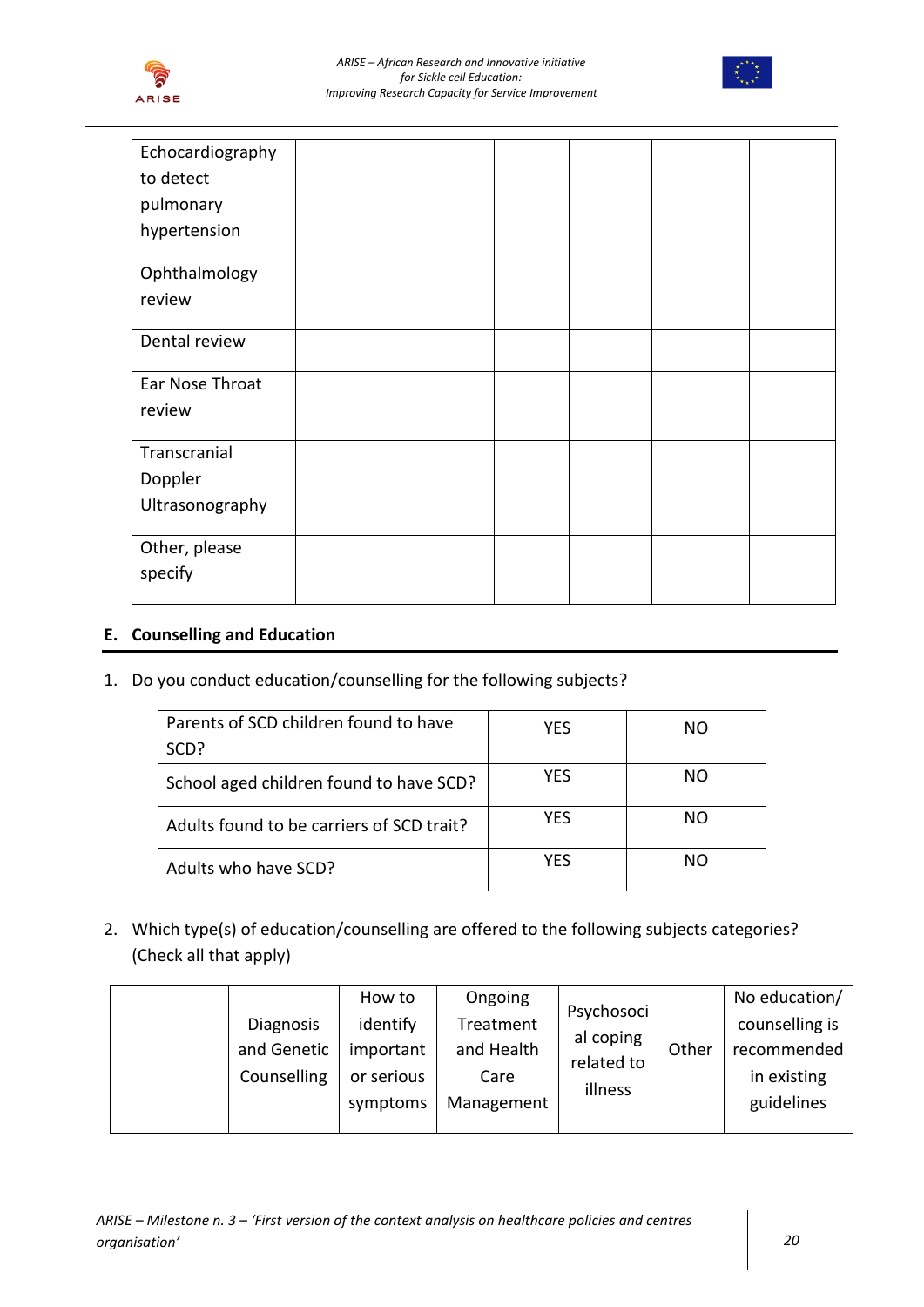



| Parents of             |  |  |  |
|------------------------|--|--|--|
| SCD children           |  |  |  |
| found to               |  |  |  |
| have SCD               |  |  |  |
| School aged            |  |  |  |
| children               |  |  |  |
| found to               |  |  |  |
| have SCD               |  |  |  |
| Adults found           |  |  |  |
| to be carriers         |  |  |  |
| of SCD trait           |  |  |  |
| Adults who<br>have SCD |  |  |  |

3. Who provides education/ counselling to the following subjects categories? (Check all that apply)

|          | Primary  | Screening | Genetic  | Commu  | Village | Religious | Family   | Other    |
|----------|----------|-----------|----------|--------|---------|-----------|----------|----------|
|          | Care     | Doctor    | Counsell | nity   | Health  | Leader    | Member   | (Please  |
|          | Provider |           | or       | Health | Council |           | (Please  | specify) |
|          |          |           |          | Worker | Memb    |           | Specify) |          |
|          |          |           |          |        | er      |           |          |          |
| Parents  |          |           |          |        |         |           |          |          |
| of SCD   |          |           |          |        |         |           |          |          |
| children |          |           |          |        |         |           |          |          |
| found    |          |           |          |        |         |           |          |          |
| to have  |          |           |          |        |         |           |          |          |
| SCD      |          |           |          |        |         |           |          |          |
| School   |          |           |          |        |         |           |          |          |
| aged     |          |           |          |        |         |           |          |          |
| children |          |           |          |        |         |           |          |          |
| found    |          |           |          |        |         |           |          |          |
| to have  |          |           |          |        |         |           |          |          |
| SCD      |          |           |          |        |         |           |          |          |
| Adults   |          |           |          |        |         |           |          |          |
| found    |          |           |          |        |         |           |          |          |
| to be    |          |           |          |        |         |           |          |          |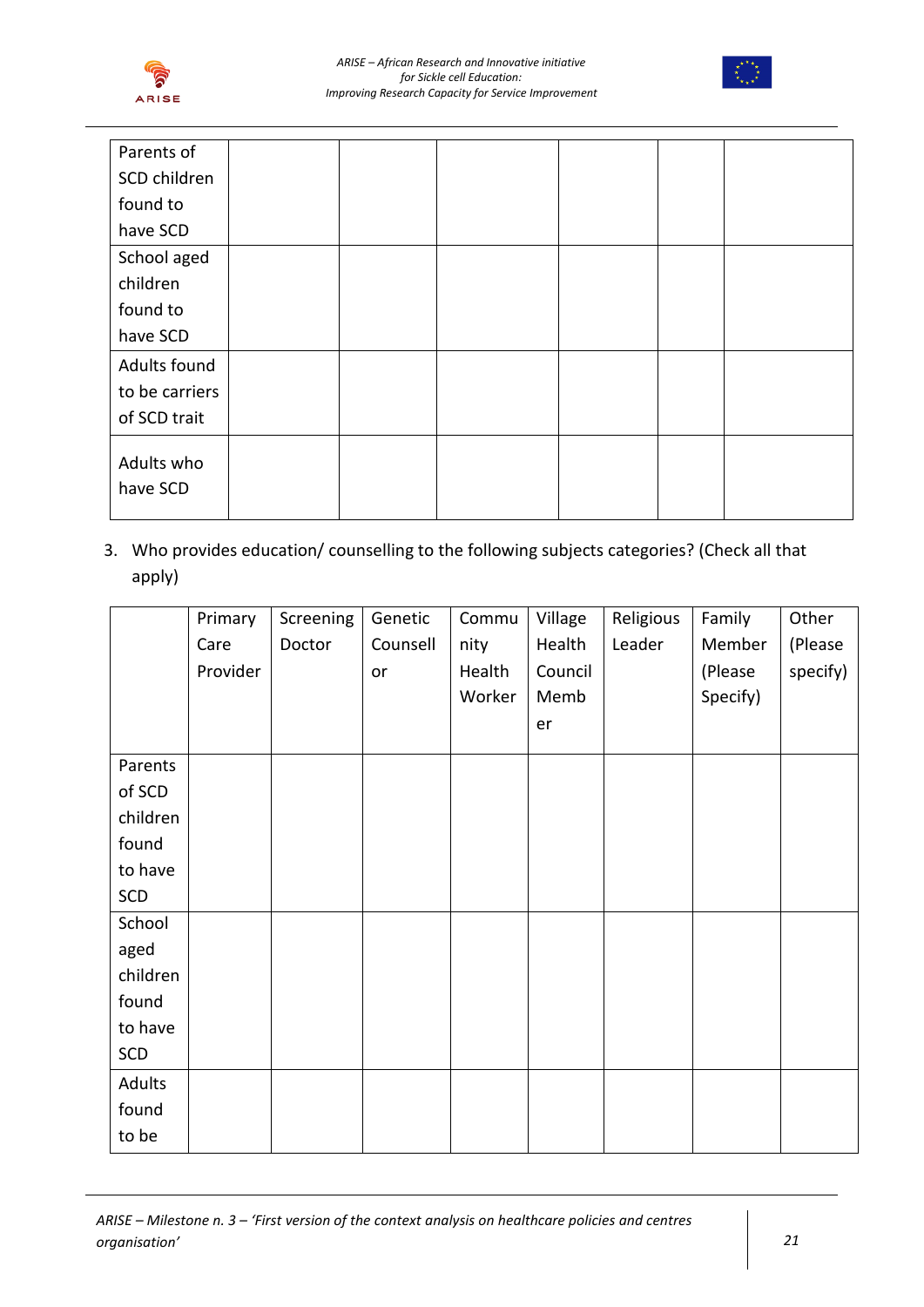



| carriers |  |  |  |  |
|----------|--|--|--|--|
| of SCD   |  |  |  |  |
| trait    |  |  |  |  |
| Adults   |  |  |  |  |
| who      |  |  |  |  |
| have     |  |  |  |  |
| SCD      |  |  |  |  |

11. Do you educate your patients with SCD on self-management aspects of their disease (e.g. recognition of early features of crises, information about how to avoid vaso-occlusive complications, pain treatment)?

☐YES

 $\Box$ NO

12. Do you educate the SCD patients in steady state to have regular clinical assessment at the out-patient clinic?

☐YES

 $\Box$ NO

13. Do you educate parents of children with SCD on what to expect as normal occurrences in patients with SCD and how to look for signs of more serious events?

☐YES

 $\square$ NO

14. Who of the two parents of children with SCD is more frequently involved in education/counselling activities?

 $\square$ The mother

 $\Box$ The father

☐Both

### **F. SCD GUIDELINES**

1. Do you know and adopt the *National Guideline for the Control and Management of Sickle Cell Disease released by the Nigerian Federal Ministry of Health in 2014?*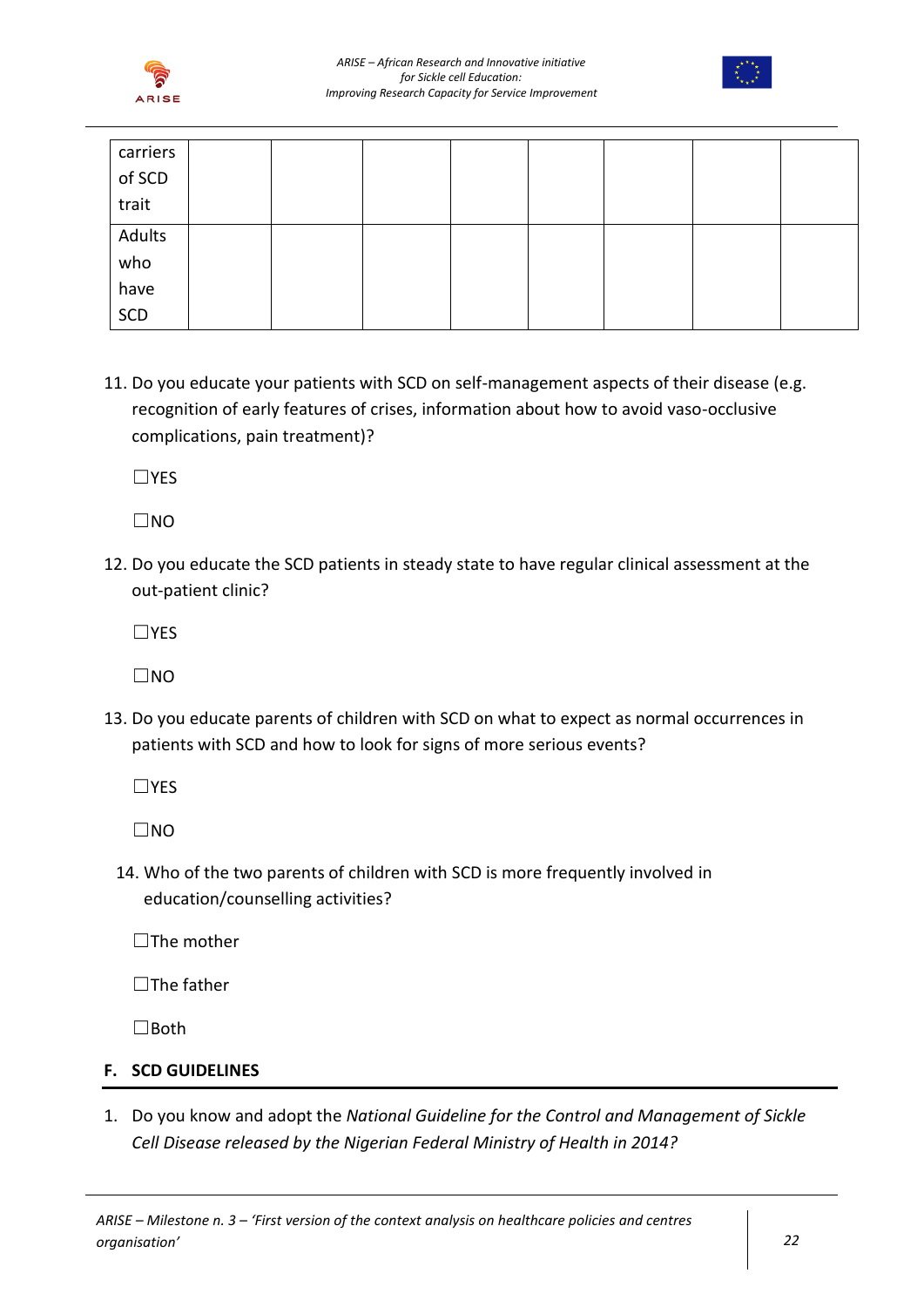



 $\Box$ I know and I use them

 $\Box$ I know them but I do not use them

 $\Box$ I don't know them

- 2. Please list or link all the other clinical guidelines you follow in your centre for the management of Sickle Cell Disease patients (provide a link, where available)
- 3. What are the main burdens limiting adherence to the guidelines?

☐Poor equipment/resources

☐Time constraints

☐No proper training received

☐Not relevant for our setting

☐Other, please specify \_\_\_\_\_\_\_\_\_\_\_\_\_\_\_\_\_\_\_\_\_\_\_\_\_\_\_\_\_\_\_\_\_\_\_\_\_\_\_\_\_\_

### **G. FINAL COMMENTS**

How do you find this questionnaire?

☐Easy to complete

☐Neither easy, nor difficult to complete

☐Too much detailed to be completed

The compilation of this questionnaire involved (n) persons to be involved in my centre and took me around (time estimate) to be completed.

What would you like to add as item to be investigated? \_\_\_\_\_\_\_\_\_\_\_\_\_\_\_\_\_\_\_\_\_\_\_\_\_

What would you like to modify as item to be investigated?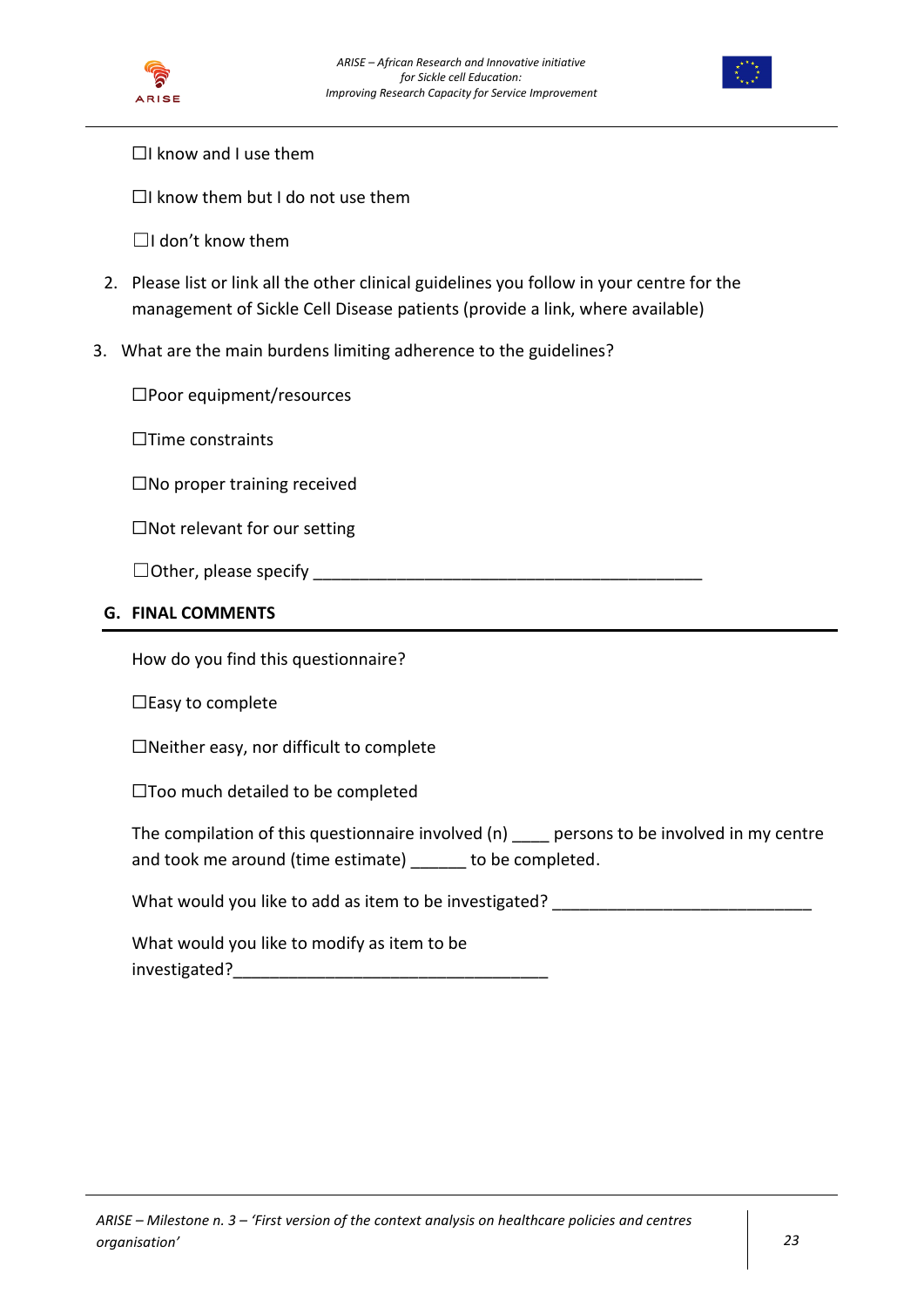



**5.2. Annex 2 – Poster on** *Analysis of the organisation of healthcare centres managing Sickle Cell Disease in Nigeria*